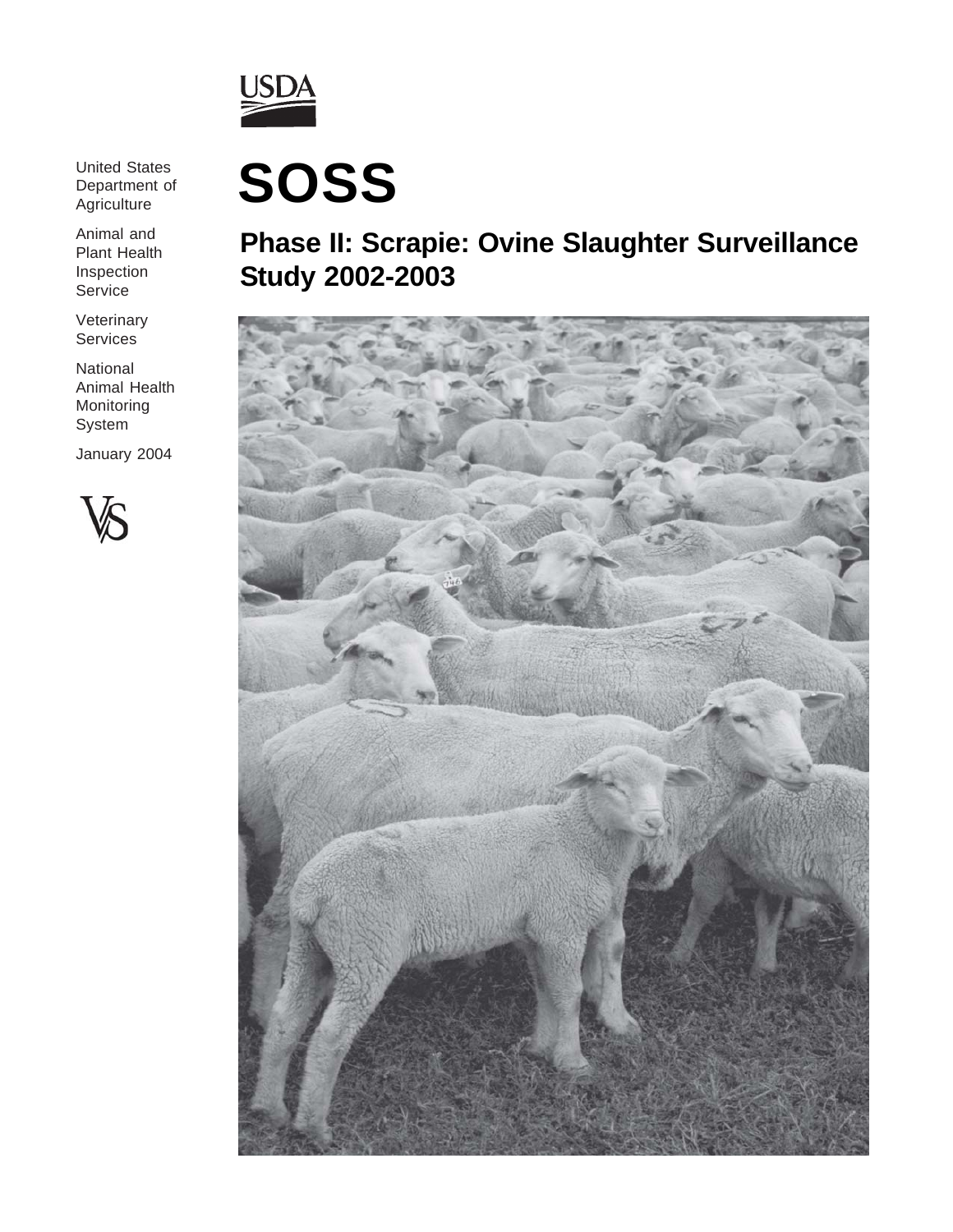The U.S. Department of Agriculture (USDA) prohibits discrimination in all its programs and activities on the basis of race, color, national origin, sex, religion, age, disability, political beliefs, sexual orientation, or marital or family status. (Not all prohibited bases apply to all programs). Persons with disabilities who require alternative means for communication of program information (Braille, large print, audiotape, etc.) should contact USDA's TARGET Center at (202) 720-2600 (voice and TDD).

To file a complaint of discrimination, write USDA, Director, Office of Civil Rights, Room 326-W, Whitten Building, 1400 Independence Avenue, SW, Washington, DC 20250-9410 or call (202) 720-5964 (voice and TDD). USDA is an equal opportunity provider and employer.

Mention of companies or commercial products does not imply recommendation or endorsement by the USDA over others not mentioned. USDA neither guarantees nor warrants the standard of any product mentioned. Product names are mentioned solely to report factually on available data and to provide specific information.

USDA:APHIS:VS:CEAH NRRC Building B, M.S. 2E7 2150 Centre Avenue Fort Collins, CO 80526-8117 970.494.7000 E-mail: NAHMSweb@aphis.usda.gov www.aphis.usda.gov/vs/ceah/cahm

#N419.0104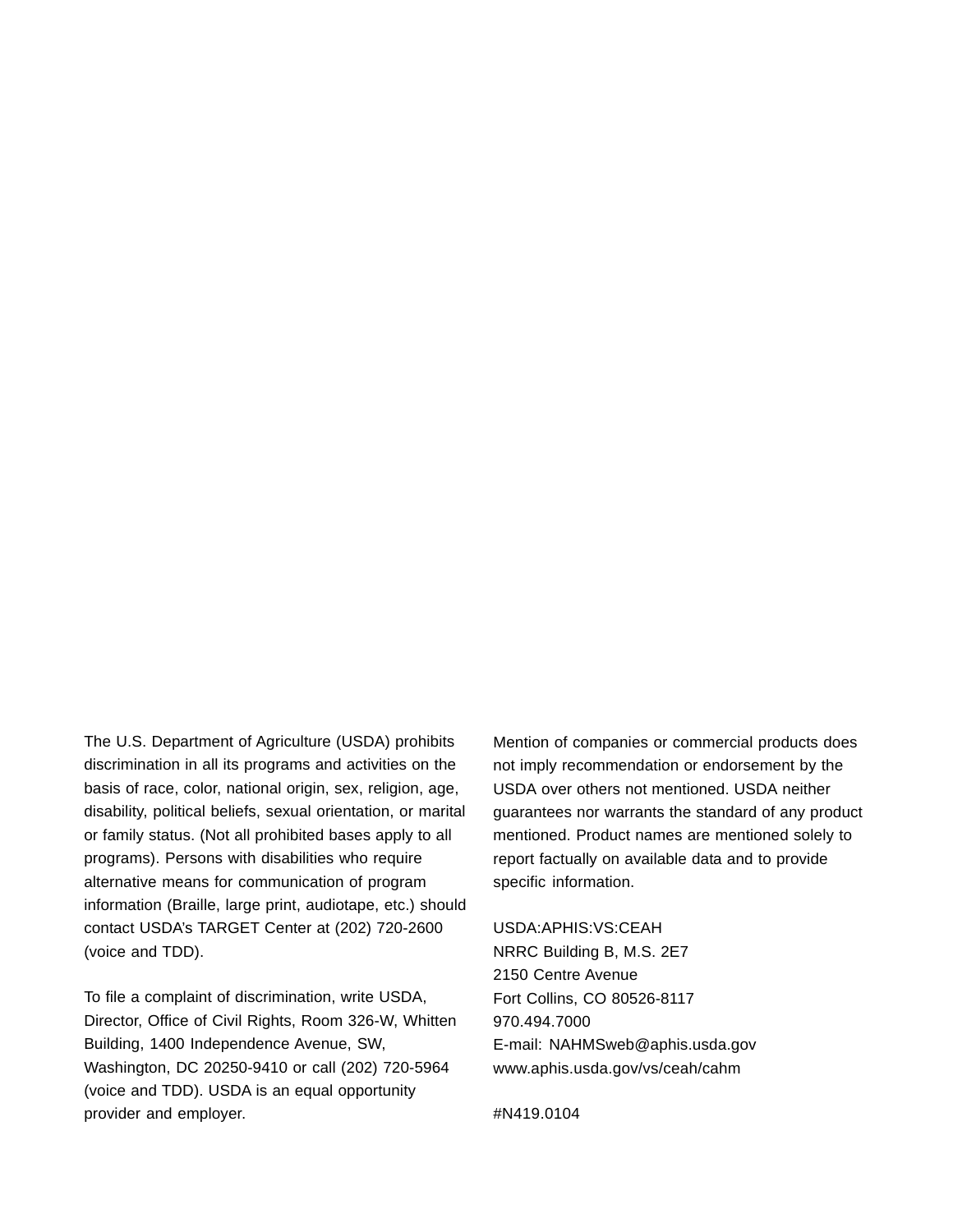# **Acknowledgments**

Phase II of the Scrapie: Ovine Slaughter Surveillance study (SOSS) was prepared from material received and analyzed by the U.S. Department of Agriculture (USDA), Animal and Plant Health Inspection Service (APHIS), Veterinary Services (VS) during a study to estimate the regional and national prevalence of scrapie in mature cull sheep in the United States.

VS is grateful to the American Sheep Industry Association (ASI), which provided invaluable assistance in the design of the SOSS study, helped coordinate efforts among industry and participating States, and made a substantial monetary contribution. Recognition also goes to the Food Safety Inspection Service (FSIS), and the contract laboratories that worked in cooperation with the National Veterinary Services Laboratory (NVSL).

We want to thank the State and Federal veterinary medical officers (VMOs) and animal health technicians (AHTs) who visited the plants and collected the data and samples. Their hard work and dedication to SOSS were invaluable.

All participants are to be commended, particularly the slaughter plants, whose voluntary efforts made the SOSS study possible.

Thomas E. Walton **Director** Centers for Epidemiology and Animal Health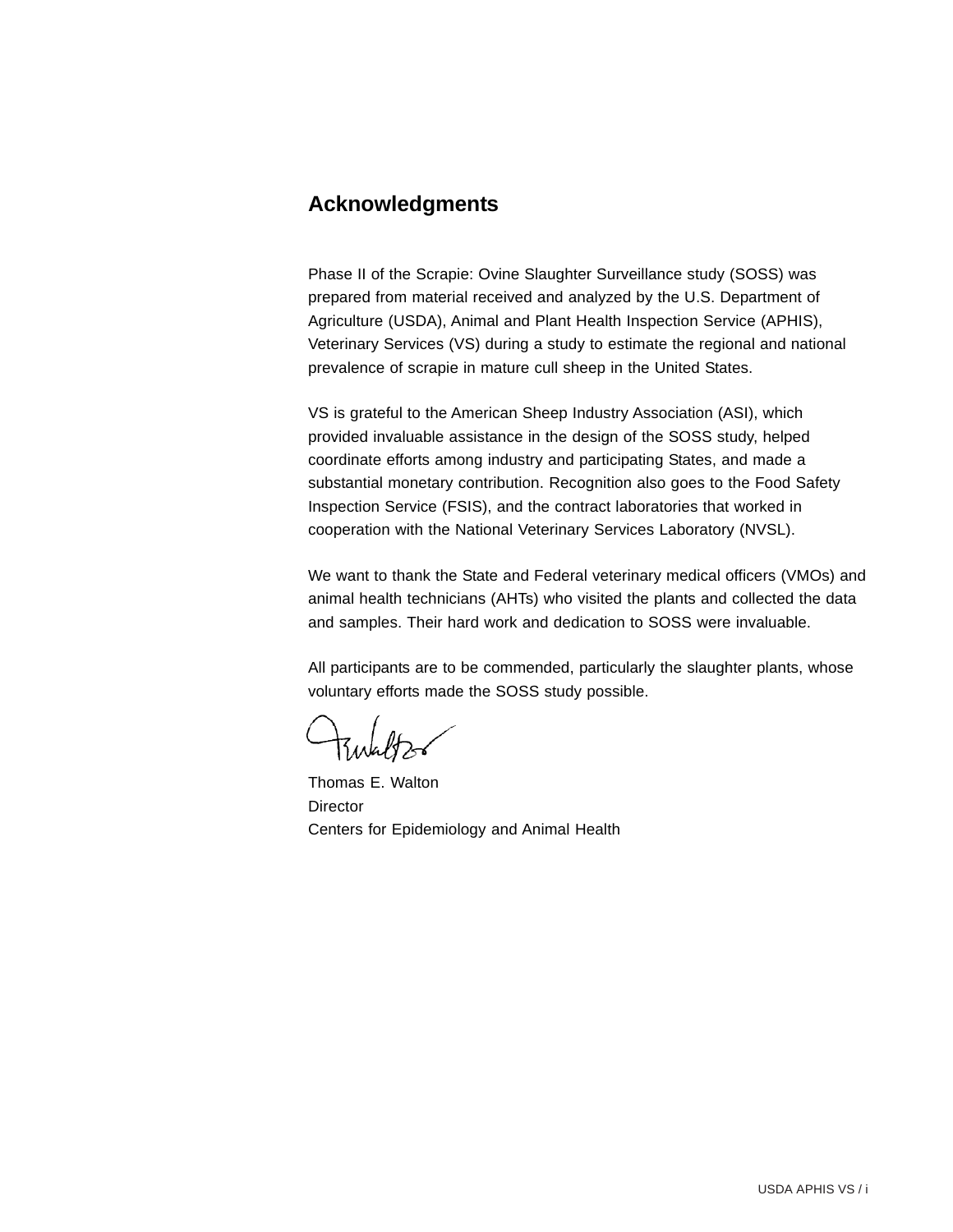# *Suggested bibliographic citation for this report:*

USDA. 2003. Phase II: Scrapie: Ovine Slaughter Surveillance Study 2002-2003 USDA:APHIS:VS,CEAH, National Animal Health Monitoring System, Fort Collins, CO #N419.0104

# *Contacts for further information:*

Questions or comments on the Scrapie: Ovine Slaughter Surveillance Study 2002-2003: Dr. Randy Pritchard or Dr. Katherine Marshall: 970.494.7000 Information on reprints or other NAHMS reports: Mr. Brad Doty: 970.494.7000 E-mail: NAHMSweb@aphis.usda.gov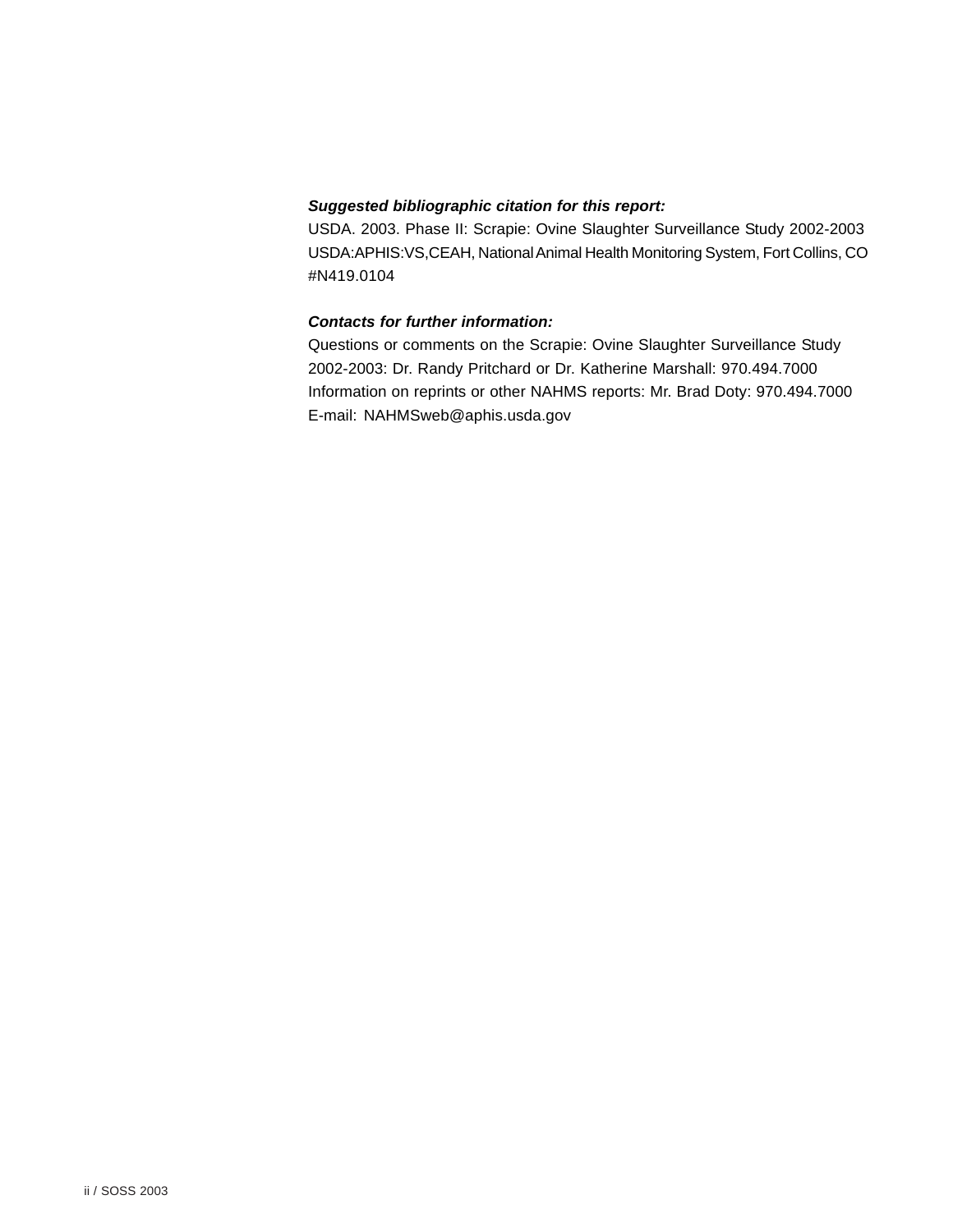# **Table of Contents**

# **Introduction 1**

Terms Used in this Report 2

# **Section I: Prevalence Estimates 5**

**A. Weighted Test Results 5**

- 1. Overall prevalence 5
- 2. Prevalence by tissue type 7
- 3. Prevalence by face color 8
- 4. Prevalence by age 9
- 5. Logistic regression model 10

# **B. Unweighted Genetic Results 11**

1. Distribution of sampling 11

# **Section II: Methodology 16**

# **A. Background 16**

- 1. Mature sheep slaughter and marketing 16
- 2. Mature sheep marketed to Mexico 18
- 3. Projected number of sheep culled 19

# **B. Sampling 21**

- 1. Total sample size 21
- 2. Plant selection and sampling allocation 21
- 3. Animal selection 22
- 4. Laboratory allocations 22
- 5. Genetic testing 22

# **C. Region of Origin 23**

- **D. Population Inferences 23**
- **E. Data Validation and Analysis 23**

**Appendix I: Sample Profile 24**

**Appendix II: U.S. Sheep Inventory and Operations 26**

**Appendix III: Scrapie: Ovine Slaughter Surveillance – Phase I Information Sheet 27**

**Appendix IV: Laboratory Selection and Results 29**

**Appendix V: Age Determination by Teeth Examination 30**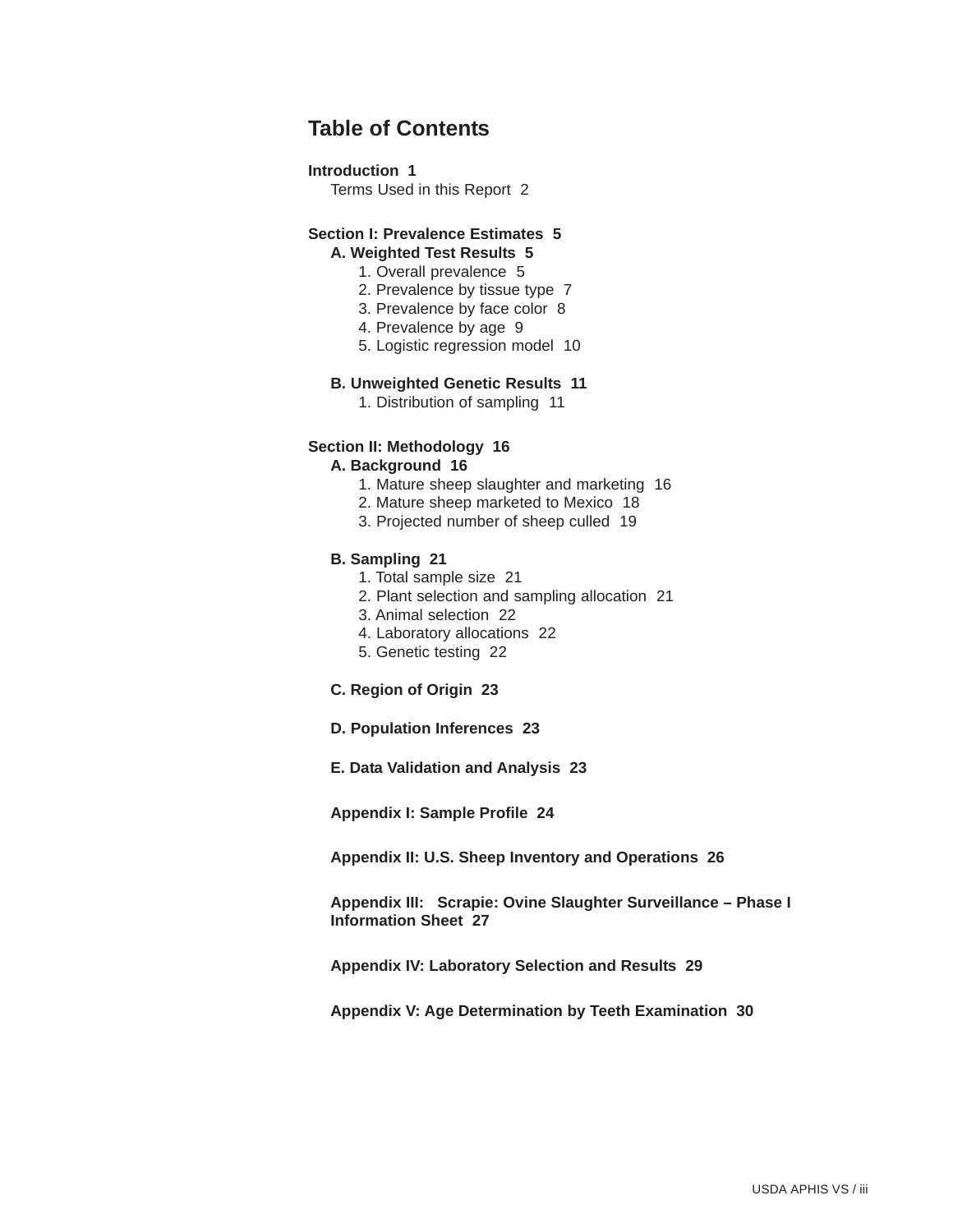# **Introduction**

The purpose of the SOSS study was to estimate the regional and national prevalence of scrapie in mature cull sheep in the United States.

Phase I of SOSS was conducted from February 2001 through March 2002 and included refinement of the study design and sample collection training. The purpose of Phase I was to develop and modify the sample collection and testing processes, without emphasizing statistical results (see appendix III).

SOSS Phase II is similar to Phase I in that similar sample collection procedures and testing were used, along with a representative sample allocation. Beginning April 1, 2002, and continuing through March 31, 2003, Phase II included the collection of tissue samples from 12,508 sheep from 22 slaughter plants and 1 large livestock market.

Prior to the SOSS study, the estimated prevalence of scrapie in the United States was 0.07 percent (based on unpublished data from the NAHMS Sheep '96 study). However, the Sheep '96 estimate was based on a mail-in survey of producers who reported the presence of suspected or confirmed cases of scrapie in their flock over a period of 5 years, including lambs and mature sheep. The flock estimate was then expanded based on flock size to generate the animal-level prevalence estimate. The results of the SOSS study cannot be directly compared to the Sheep '96 prevalence estimate because of differences in study design, reference population, and data collection methods.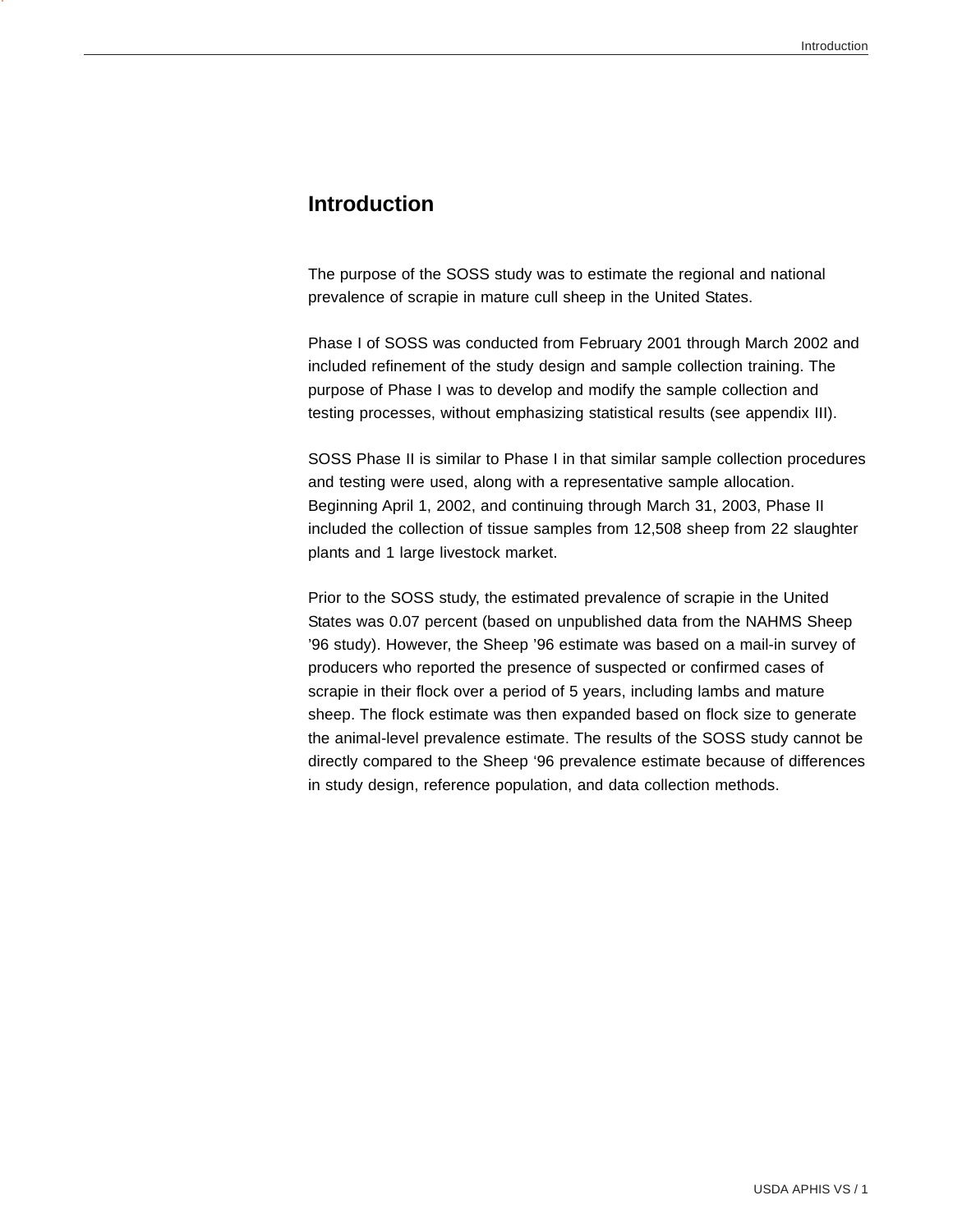# **Terms Used in this Report**

**Age:** Determined by examining the teeth (number of permanent incisors) in carcass heads presented for sampling (see appendix V).

**Face color:** A phenotypic characteristic of sheep associated with breed.

**White:** Wool and/or hair on face are primarily white in color (e.g., Rambouillet and Dorset breeds).

**Black:** Wool and/or hair on face are primarily black in color (e.g., Suffolk and Hampshire breeds).

**Mottled:** Some wool and/or hair on the face is darker and form spots, freckles, or blotches that create a mottled appearance (usually associated with crossbreds or composites).

**Fiscal year, 2002 (FY02):** Time period from October 1, 2001, through September 30, 2002.

**Genotypes:** A codon is defined as a set of three nucleotides that encode for a specific amino acid. Three codons that encode for amino acids at postions 136, 154, and 171 in the PrP protein have been associated with scrapie susceptibility in sheep in the United States. However, codon 171 is thought to be the major determinant of scrapie susceptibility in the United States.

PrP genotypes are reported as the diploid PrP genotype at codons, 136, 154, and 171, such as QQ at codon 171. Amino acid single-letter abbreviations are shown below:

A: alanine H: histidine K: lysine Q: glutamine R: arginine V: valine

**Mature sheep:** a sheep 1 year of age or older.

**No test:** Samples could not be genotyped because of insufficient DNA or other reasons.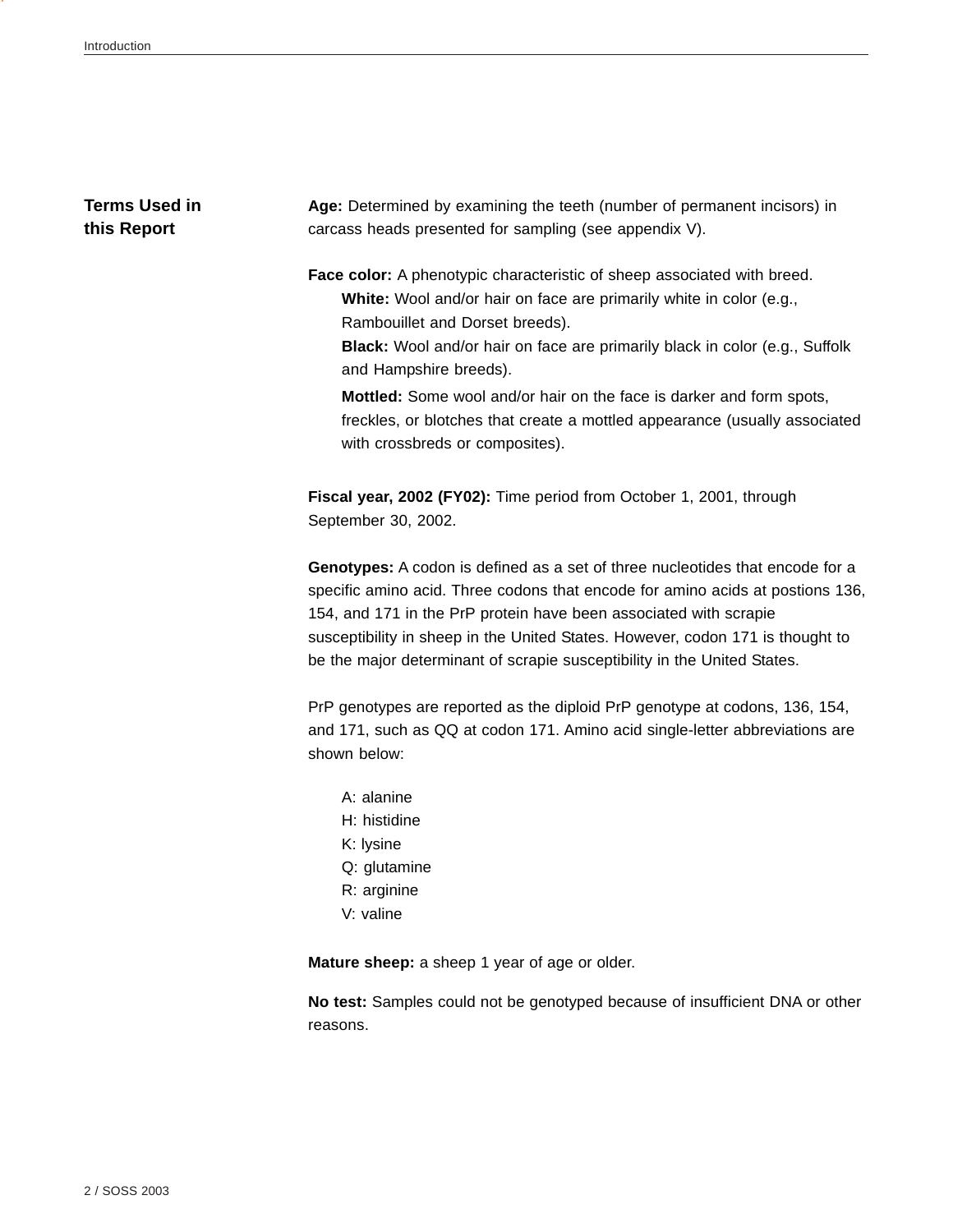

**Prevalence estimates:** Estimates in this report were statistically weighted to reflect the population from which the sample was selected and are provided with a measure of precision called the **standard error**. A 95-percent confidence interval can be created with bounds equal to the estimate, plus or minus two standard errors. If the only error is sampling error, the confidence intervals created in this manner will contain the true population mean 95 out of 100 times. For example, an estimate of 7.5 with a standard error of 1.0 results in limits of 5.5 to 9.5 (two-times the standard error above and below the estimate). The second estimate of 3.4 shows a standard error of 0.3 and results in limits of 2.8 and 4.0. Alternatively, the 90-percent confidence interval would be created by multiplying the standard error by 1.65 instead of 2. In general, when comparing point estimates between categories, estimates with confidence levels that overlap are not considered different. Most estimates in this report are rounded to the nearest hundreth. If rounded to 0, the standard error was reported. If there were no reports of the event, no standard error was reported.

#### **Regions/States:**

**West:** California, Oregon, and Washington

**Mountain:** Arizona, Colorado, Idaho, Montana, Nevada, New Mexico, Oklahoma, Texas, Utah, Wyoming

**Central:** Iowa, Kansas, Minnesota, Missouri, Nebraska, North Dakota, South Dakota

**East:** Alabama, Arkansas, Connecticut, Delaware, Florida, Georgia, Illinois, Indiana, Kentucky, Louisiana, Maine, Maryland, Massachusetts, Michigan, Mississippi, New Hampshire, New Jersey, New York, North Carolina, Ohio, Pennsylvania, Rhode Island, South Carolina, Tennessee, Vermont, Virginia, West Virginia, Wisconsin

**Multiregion:** Unable to trace animals to a specific region (e.g., a group of animals gathered from numerous States in different regions and sold at a livestock market).

**National:** All regions combined, including multiregion.



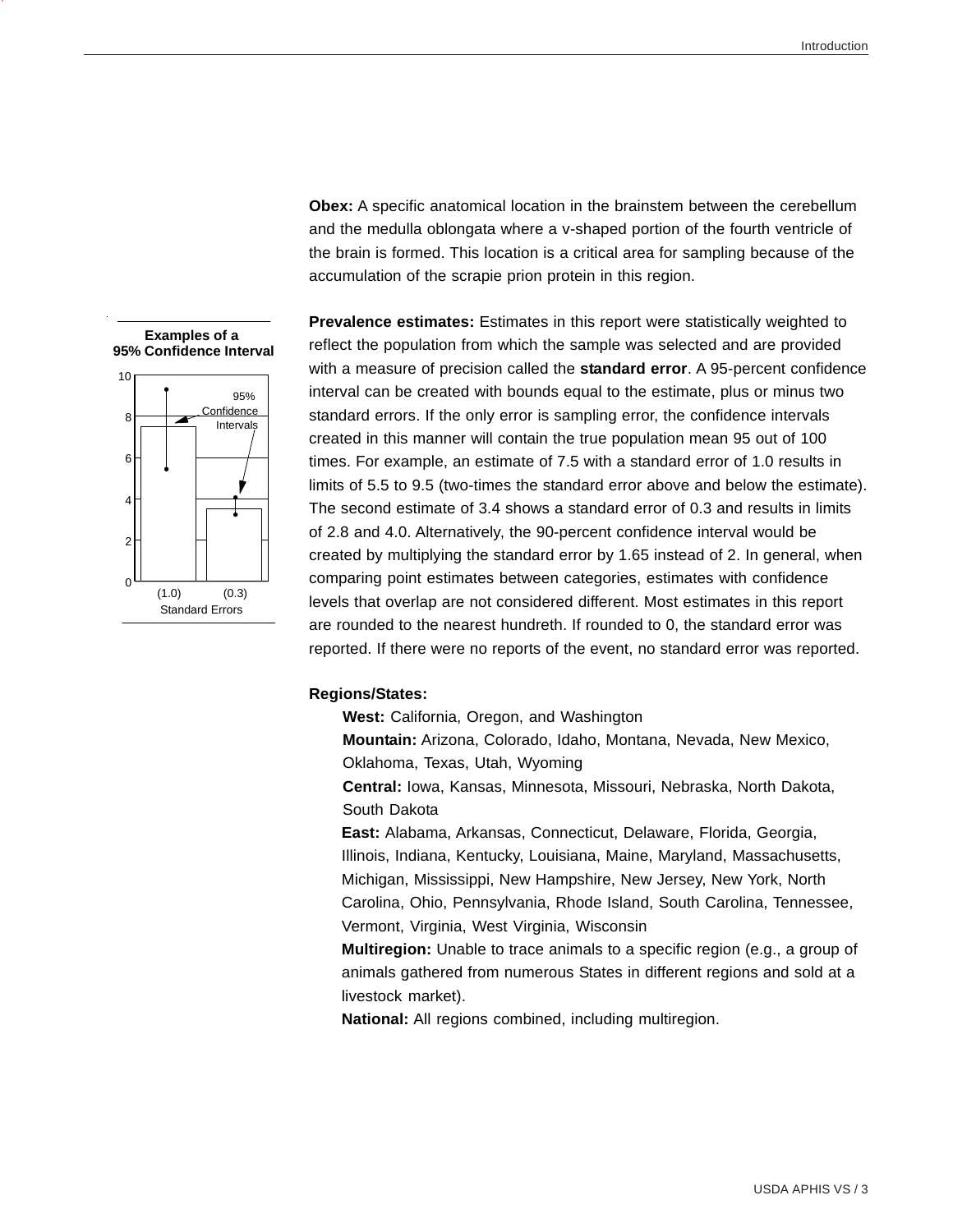



**Sample profile:** Information that describes characteristics of the sample from which SOSS data were collected (see appendix I).

**Weighted estimates:** Sample estimates expanded to statistically represent the population being considered (see Section II: Methodology, D. Population Inferences).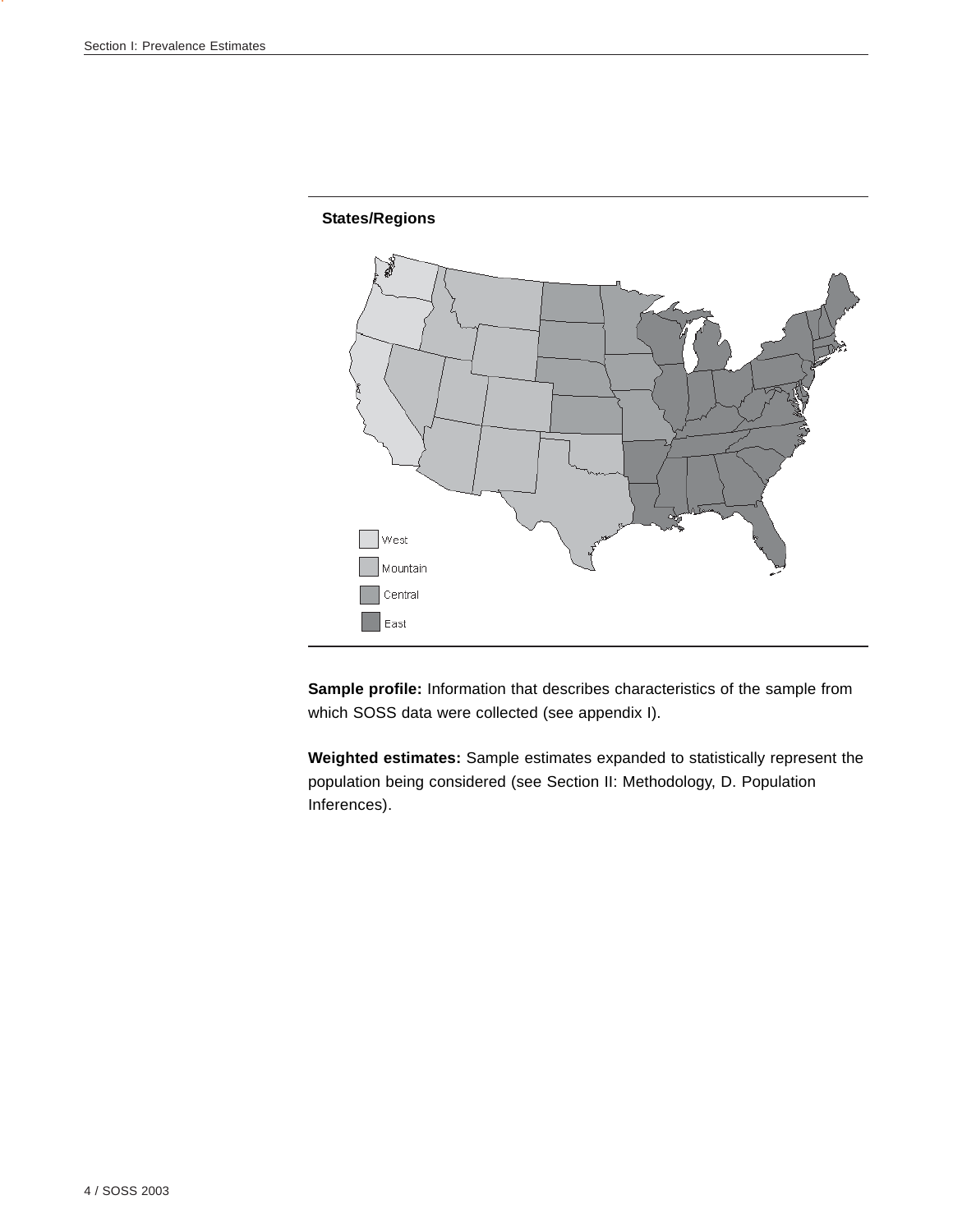# **Section I: Prevalence Estimates**

# **A. Weighted Test Results**

## **1. Overall prevalence**

Of the 12,508 mature sheep sampled, valid (at least one testable tissue) test results were obtained from 12,491 (99.9 percent). A positive result was recorded for any animal that tested positive by immunohistochemistry (IHC) **on one or more of the tissues sampled**. The overall weighted national prevalence of scrapie in mature sheep is 0.20 percent. Estimates could not be made in the West region due to the low number of samples obtained. However, national estimates include samples collected in the West region.

a. Percentage of sheep that tested positive for scrapie, by region\*:

| <b>Percent Sheep</b> |               |      |                        |      |                    |      |                 |      |               |
|----------------------|---------------|------|------------------------|------|--------------------|------|-----------------|------|---------------|
|                      | Region        |      |                        |      |                    |      |                 |      |               |
| <b>Mountain</b>      |               |      | <b>Central</b><br>East |      | <b>Multiregion</b> |      | <b>National</b> |      |               |
| Pct.                 | Std.<br>Error | Pct. | Std.<br>Error          | Pct. | Std.<br>Error      | Pct. | Std.<br>Error   | Pct. | Std.<br>Error |
| 0.14                 | (0.06)        | 0.21 | (0.10)                 | 0.52 | (0.15)             | 0.13 | (0.07)          | 0.20 | (0.04)        |

\*Because of the low number of samples obtained in the West region, results for the West region are included in the National estimates but are not listed individually.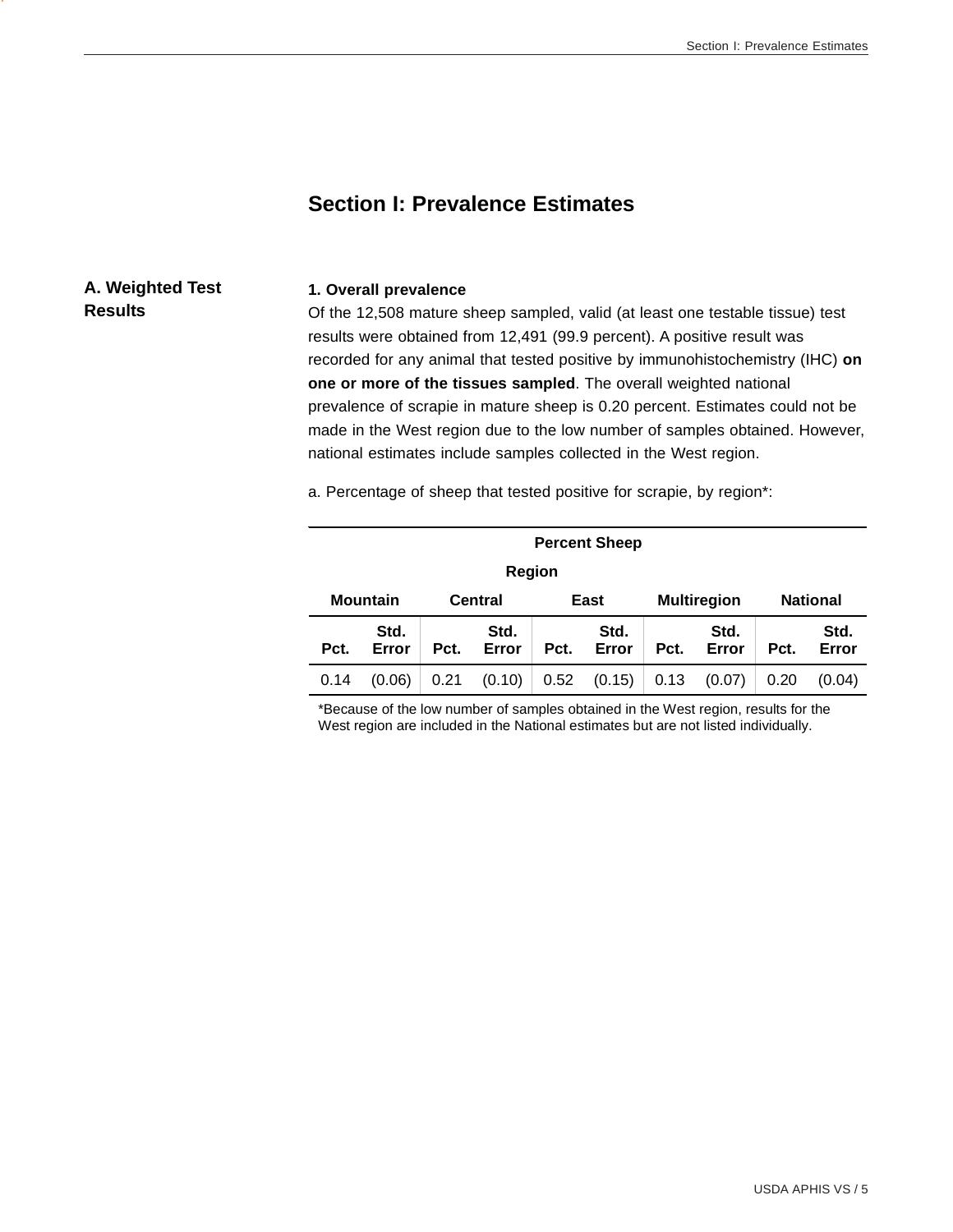

# **Percent of Sheep that Tested Positive for Scrapie, by Region\***

\*Because of the low number of samples obtained in the West region, results for the West region are included in the National estimates but are not listed individually.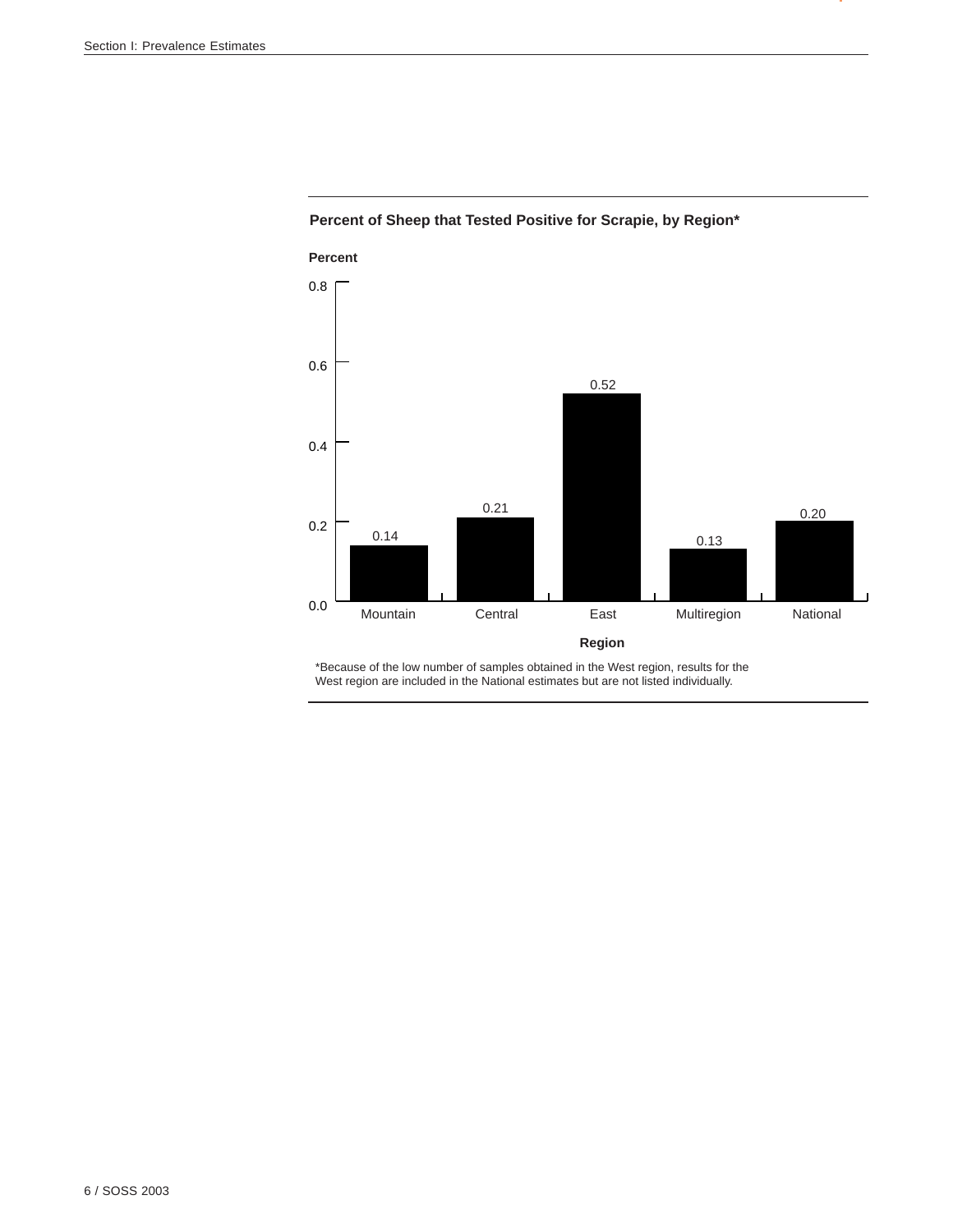# **2. Prevalence by tissue type**

Three tissue types (obex, tonsil, and retropharyngeal lymph node) were collected from each sheep head for IHC testing. As expected, each tissue type differed slightly in the number tested as well as the number of positive results; however, the prevalence was similar for the three tissue types.

a. Percentage of sheep that tested positive for scrapie, by tissue type:

| <b>Tissue Type</b>            | <b>Percent</b> | <b>Standard Error</b> |
|-------------------------------|----------------|-----------------------|
| Obex                          | 0.18           | (0.04)                |
| Tonsil                        | 0.19           | (0.04)                |
| Retropharyngeal<br>lymph node | 0.20           | (0.04)                |



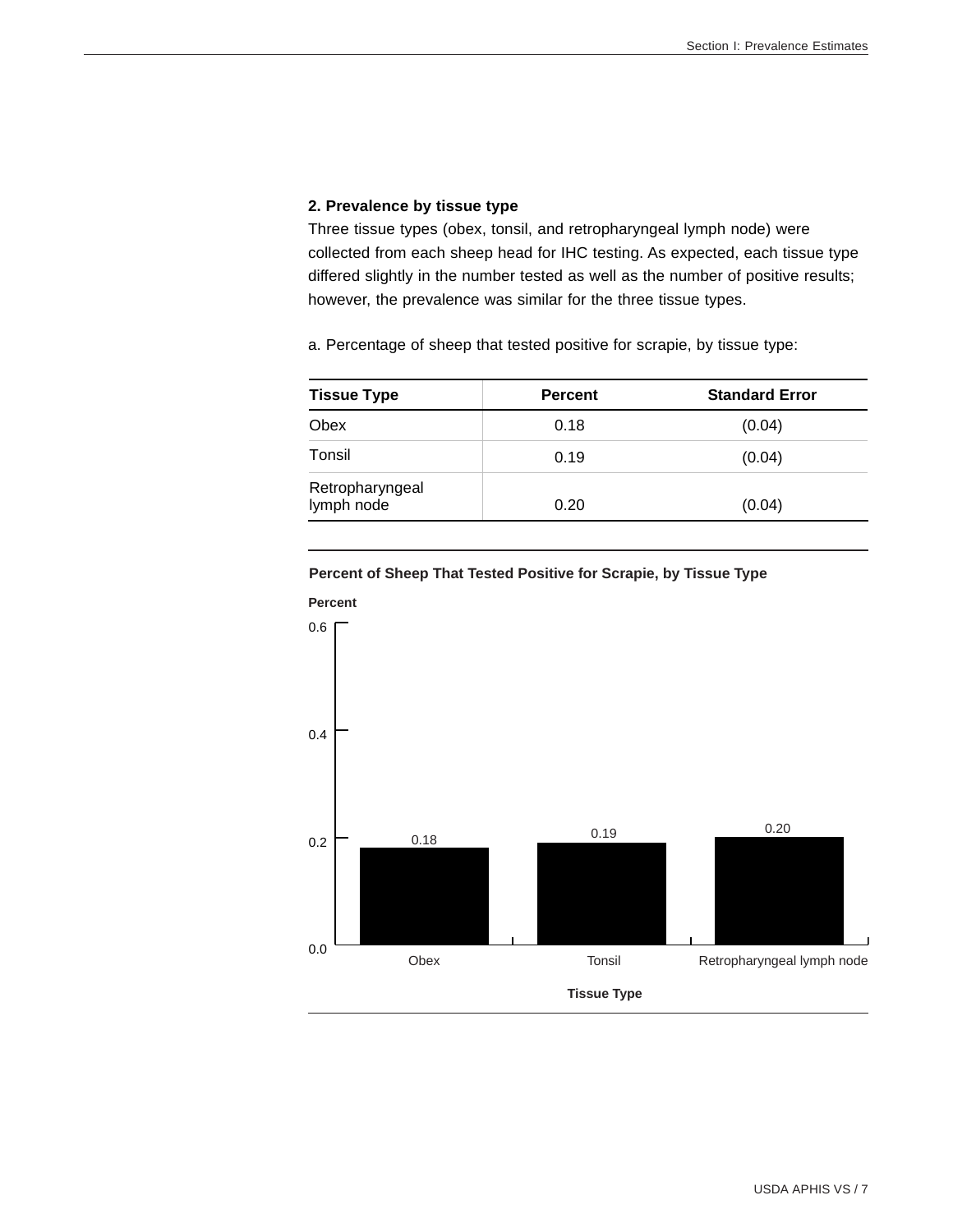# **3. Prevalence by face color**

Scrapie prevalence (one or more tissue samples tested positive) was highest in black-faced sheep (0.84 percent). White-faced sheep were far less likely to test positive for scrapie (less than 0.01 percent). Some animals were presented for sample collection with the skin removed. Therefore, face color could not be determined on these animals and they were not included in these estimates.

a. Percentage of sheep that tested positive for scrapie, by face color.

| <b>Face Color</b> | <b>Percent Sheep</b> | <b>Standard Error</b> |
|-------------------|----------------------|-----------------------|
| White             | 0.00                 | (0.00)                |
| <b>Black</b>      | 0.84                 | (0.19)                |
| Mottled           | 0.12                 | (0.07)                |

**Percent of Sheep that Tested Positive for Scrapie, by Face Color**



# **Percent**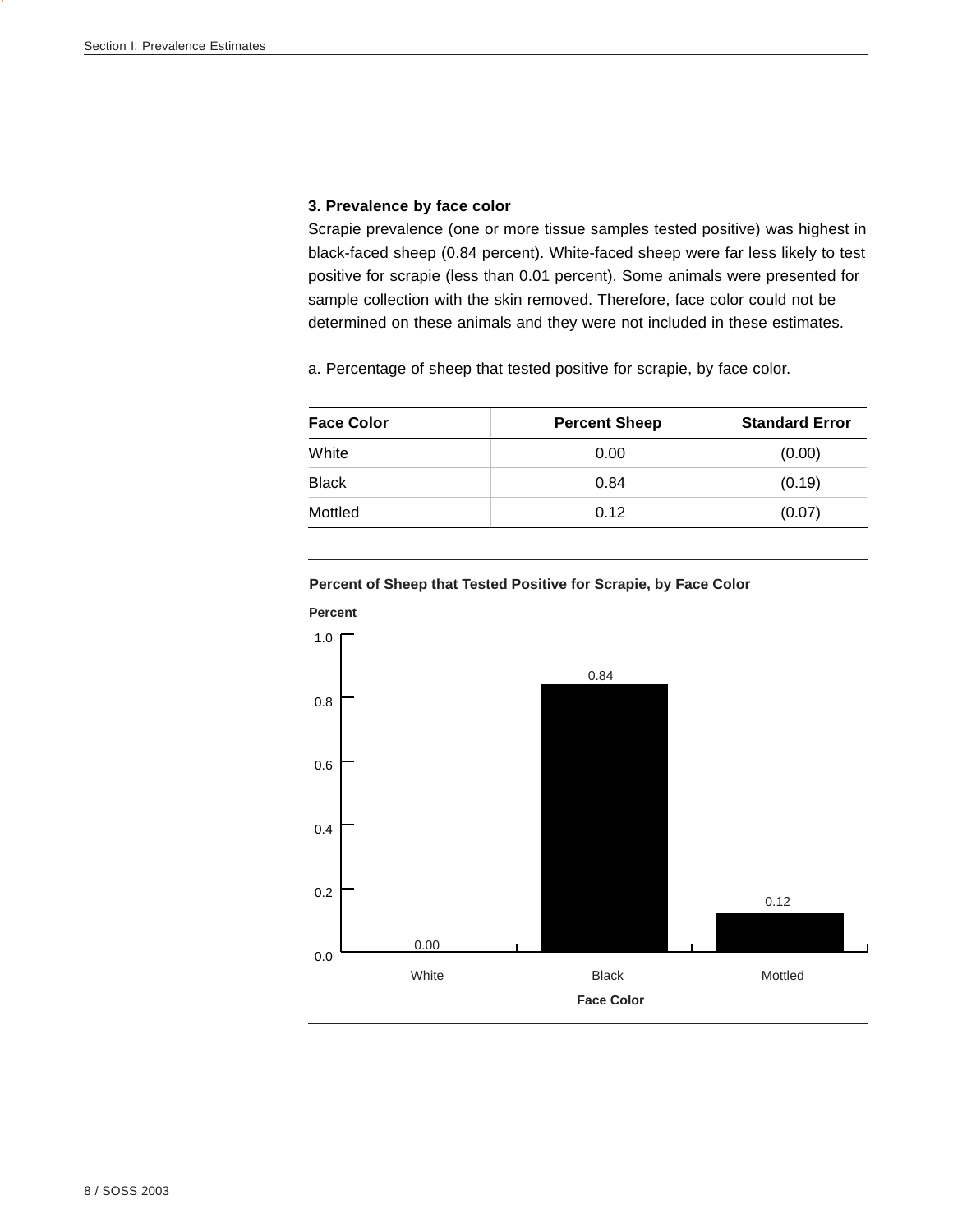# **4. Prevalence by age**

Age was determined based on the number of visible permanent incisors (see appendix V). Four-year-old sheep tested positive (one or more tissue samples tested positive) most frequently (0.49 percent of sheep tested). Scrapie prevalence increased with age until the animals reached 4 years old, then decreased.

a. Percentage of sheep that tested positive for scrapie (national and blackfaced sheep), by age:

|                    | <b>Percent Sheep</b> |                       |                    |                       |  |  |
|--------------------|----------------------|-----------------------|--------------------|-----------------------|--|--|
|                    |                      | <b>National</b>       | <b>Black-faced</b> |                       |  |  |
| Age                | <b>Percent</b>       | <b>Standard Error</b> | <b>Percent</b>     | <b>Standard Error</b> |  |  |
| 1 and 2 years      | 0.11                 | (0.07)                | 0.00               | $(--)$                |  |  |
| 3 years            | 0.21                 | (0.11)                | 0.54               | (0.32)                |  |  |
| 4 years            | 0.49                 | (0.16)                | 1.77               | (0.60)                |  |  |
| 5 years or<br>more | 0.13                 | (0.04)                | 0.69               | (0.24)                |  |  |

**Percent of Sheep that Tested Positive for Scrapie (National and Black-faced Sheep), by Age**

**Percent**

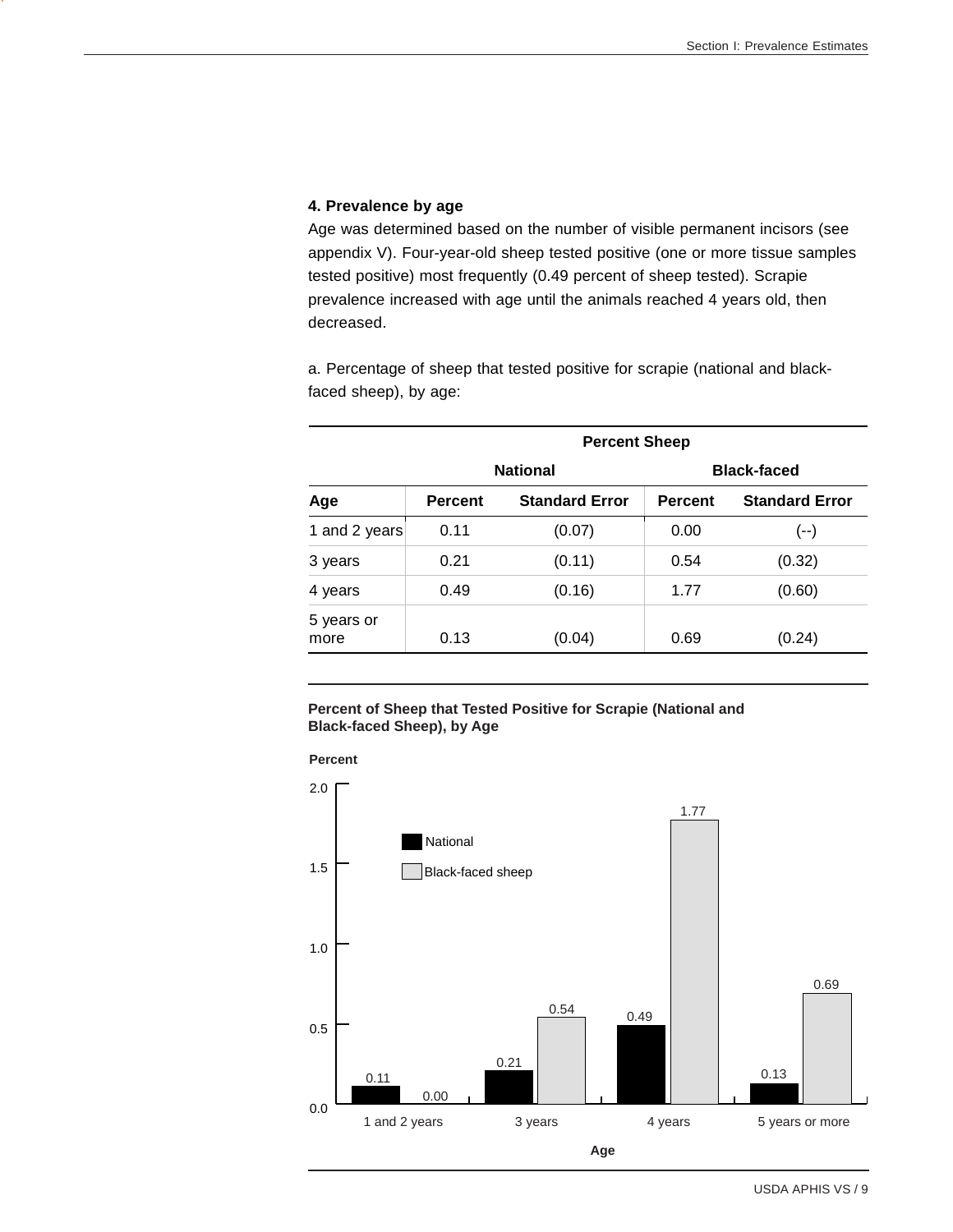# **5. Logistic regression model**

Black-faced sheep were significantly more likely to test positive for scrapie than white- or mottled-faced sheep ( $OR = 38$ ,  $p < 0.001$ ), even when adjusting for age and region. Age was marginally significant in association with scrapie ( $p =$ 0.06), with 4-year-old sheep more likely to test positive for scrapie than sheep younger or older than 4 years. Although the East region had the highest scrapie prevalence, the difference was not significant after adjusting for face color and age.

**Factor Odds Ratio 95-Percent Confidence Interval P-value** Black Face: Yes No 38.4 1.0 10.5–139.9 Less than 0.001 Age: Less than 4 years 4 years More than 4 years 0.6 2.1 1.0  $0.2 - 1.7$  $0.2 - 1.7$  0.06 East Region: Yes No 1.6 1.0  $0.6-4.3$  0.36

a. Association of face color, age, and region with scrapie:

**Note**: The odds (OR) ratio is a measure of the risk of an outcome (e.g., scrapie) for one group (e.g., blackface) compared to a reference group (e.g., white or mottled face). The 95-percent confidence interval indicates the precision of the OR estimate (e.g., the OR for face color could be anywhere from 10.5 to 139.9). The p-value measures the likelihood that the association is due to chance (e.g., face color vs. scrapie; there is less than a 0.1 percent probability this association is due to chance alone).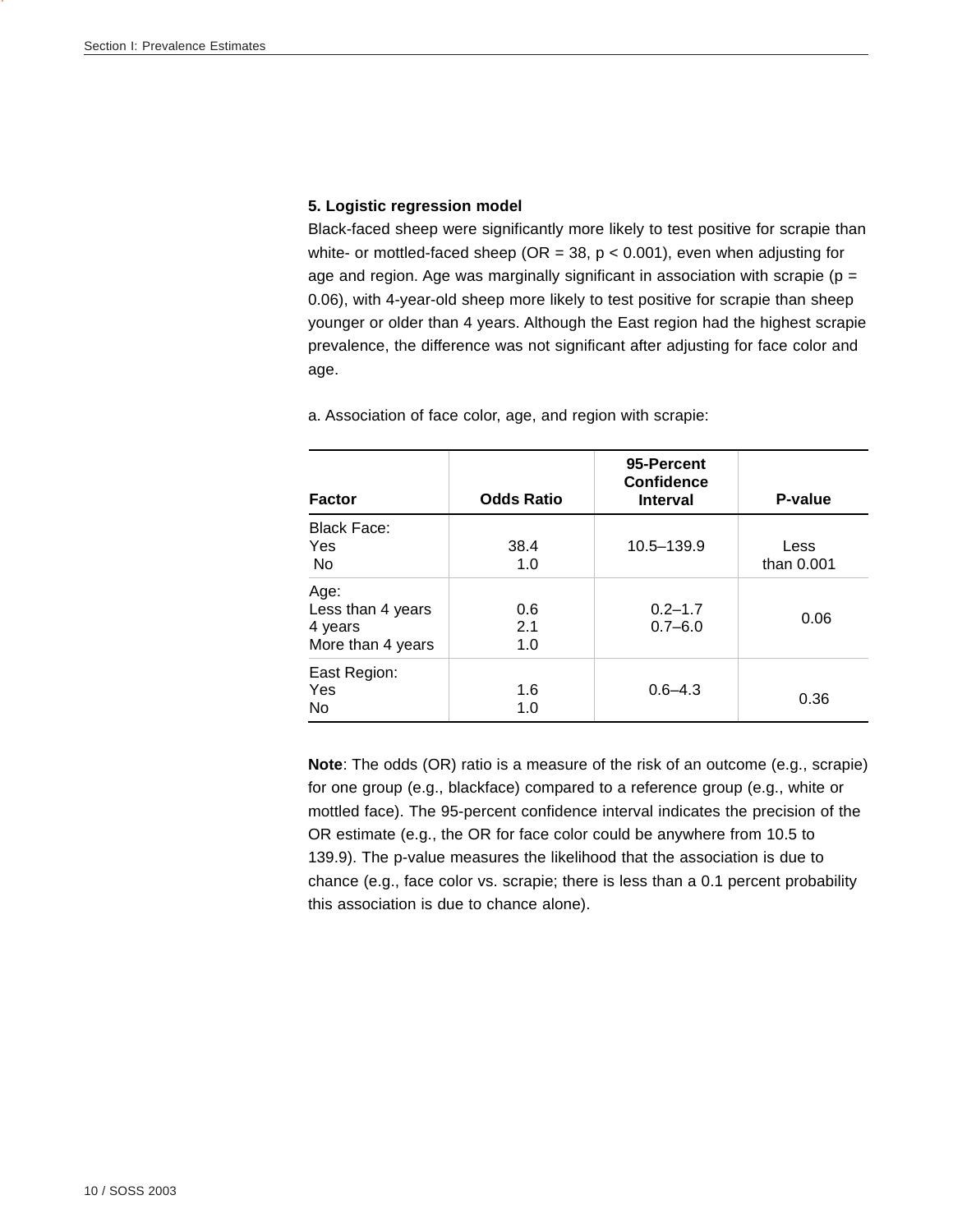# **B. Unweighted Genetic Results**

Two laboratories were sent cerebellum samples for genetic testing. The first laboratory reported results for codon 171 only; the second laboratory reported results for codons 136, 154, and 171. In addition, the second laboratory tested for the K and H alleles at codon 171. The significance of these alleles to scrapie susceptibility is still being researched.

# **1. Distribution of sampling**

The first laboratory conducted genetic testing on 1,245 randomly selected cerebellum samples. The RR genotype accounted for 15.74 percent of sheep tested at the first laboratory. In addition, all sheep that tested positive for scrapie were submitted for genetic testing.

a. Genotype distribution for tested cerebellum samples (first laboratory), by genotype at codon 171:

| Genotype<br>(Codon 171) | <b>Number</b><br><b>Cerebellum Samples</b> | <b>Percent</b> |
|-------------------------|--------------------------------------------|----------------|
| QQ                      | 506                                        | 40.64          |
| QR                      | 543                                        | 43.62          |
| <b>RR</b>               | 196                                        | 15.74          |
| Total                   | 1,245                                      | 100.00         |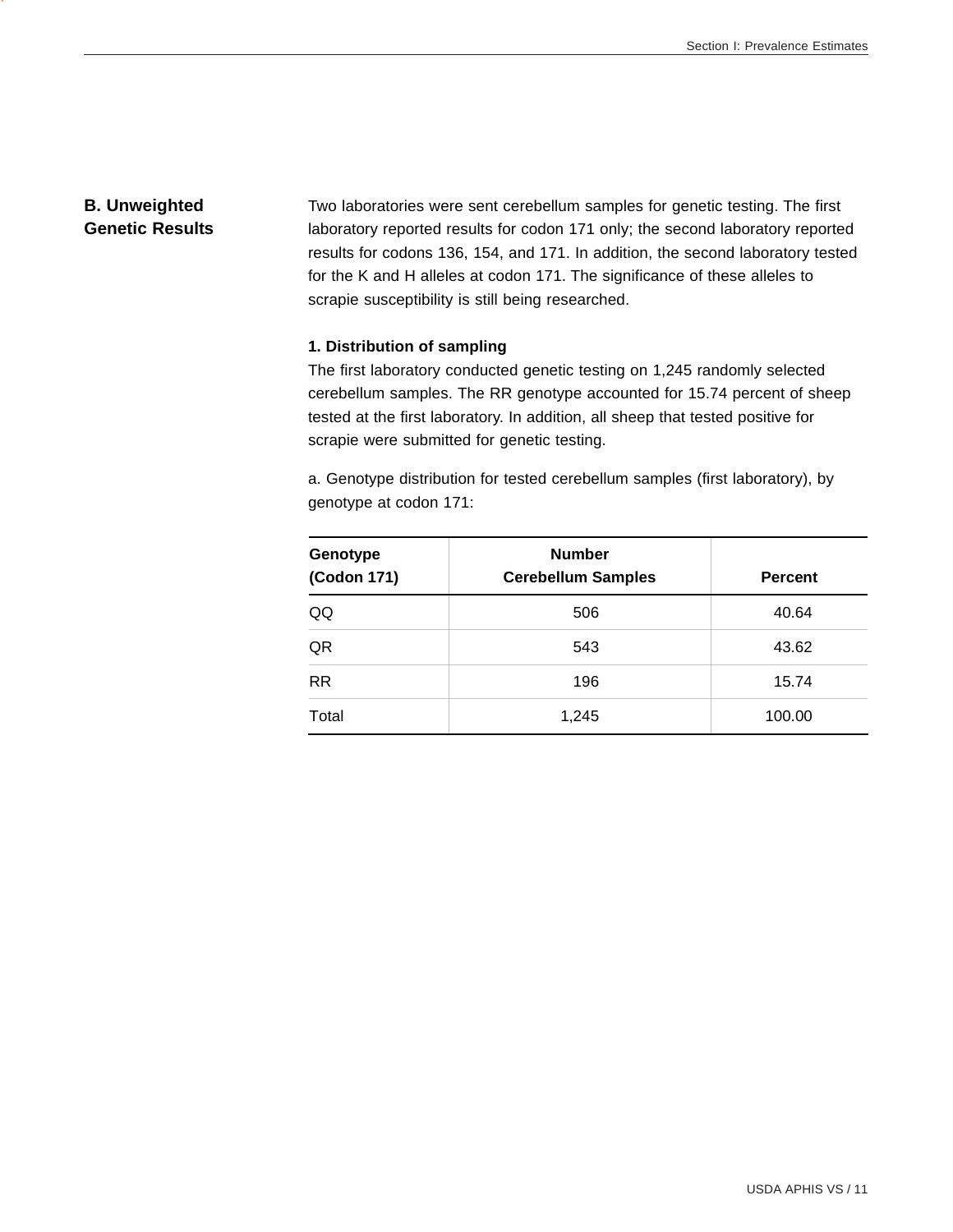The second laboratory tested 1,784 cerebellum samples, including 79 "no test" samples from the first laboratory. Also, as a quality control measure, 124 samples from the first laboratory were randomly selected and tested at the second laboratory. In addition, all positive samples were retested at the second laboratory, if tissues were available (see table c, next page).

**Genotype (Codon 171) Number Cerebellum Samples Cerebellum Samples** QQ 1,138 2Q QR 1,291 44.60 RR 15.68  $H^*$  0.31  $K^{**}$  0.10 Total 2,895\*\*\* 100.00

b. Genotype distribution for all tested cerebellum samples (first and second laboratories), by genotype at codon 171:

\*Includes: HH, QH, RH (second lab)

\*\* Includes: KQ, KR (second lab)

\*\*\* Adding the total samples tested at the first laboratory (table a) to the total samples tested at the second laboratory (table c) does not equal the total in table b. This discrepancy is due to duplicate testing and "no test" results.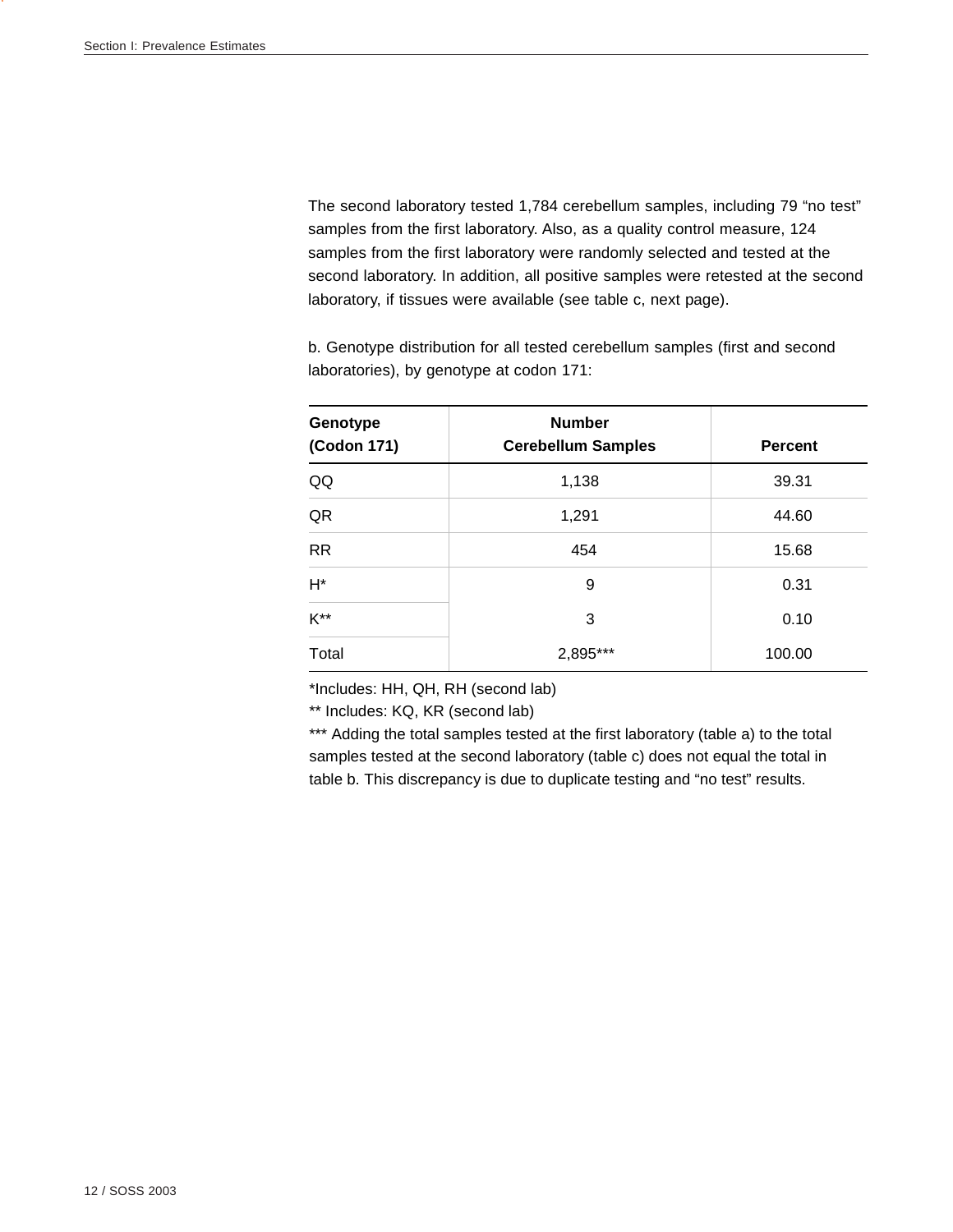| Genotype<br>(Codons 136, 154, 171) | <b>Number</b><br><b>Cerebellum Samples</b> | <b>Percent</b> |
|------------------------------------|--------------------------------------------|----------------|
| **/RR/QQ                           | $\mathbf 1$                                | 0.06           |
| AA/**/QQ                           | $\overline{\mathbf{4}}$                    | 0.22           |
| AA/**/QR                           | 10                                         | 0.56           |
| AA/**/RR                           | $\overline{2}$                             | 0.11           |
| AA/HH/QQ                           | 5                                          | 0.28           |
| AA/HR/QQ                           | 55                                         | 3.08           |
| AA/HR/QR                           | 30                                         | 1.68           |
| AA/HR/RR                           | $\overline{2}$                             | 0.11           |
| AA/RR/**                           | $\overline{2}$                             | 0.11           |
| AA/RR/HH                           | 1                                          | 0.06           |
| AA/RR/KQ                           | $\overline{2}$                             | 0.11           |
| AA/RR/KR                           | 1                                          | 0.06           |
| AA/RR/QH                           | 4                                          | 0.22           |
| AA/RR/QQ                           | 531                                        | 29.77          |
| AA/RR/RH                           | 4                                          | 0.22           |
| AA/RR/QR                           | 695                                        | 38.96          |
| AA/RR/RR                           | 265                                        | 14.86          |
| VA/**/QQ                           | 1                                          | 0.06           |
| VA/**/QR                           | $\overline{2}$                             | 0.11           |
| VA/HH/QQ                           | $\mathbf 1$                                | 0.06           |
| VA/HR/QQ                           | $\boldsymbol{9}$                           | 0.50           |
| VA/RR/QQ                           | 86                                         | 4.82           |
| VA/RR/QR                           | 63                                         | 3.53           |
| VV/RR/QQ                           | 8                                          | 0.45           |
| Total                              | 1,784                                      | 100.00         |

c. Genotype distribution for tested cerebellum samples (second laboratory), by genotype at codons 136, 154, and 171:

\*\*No test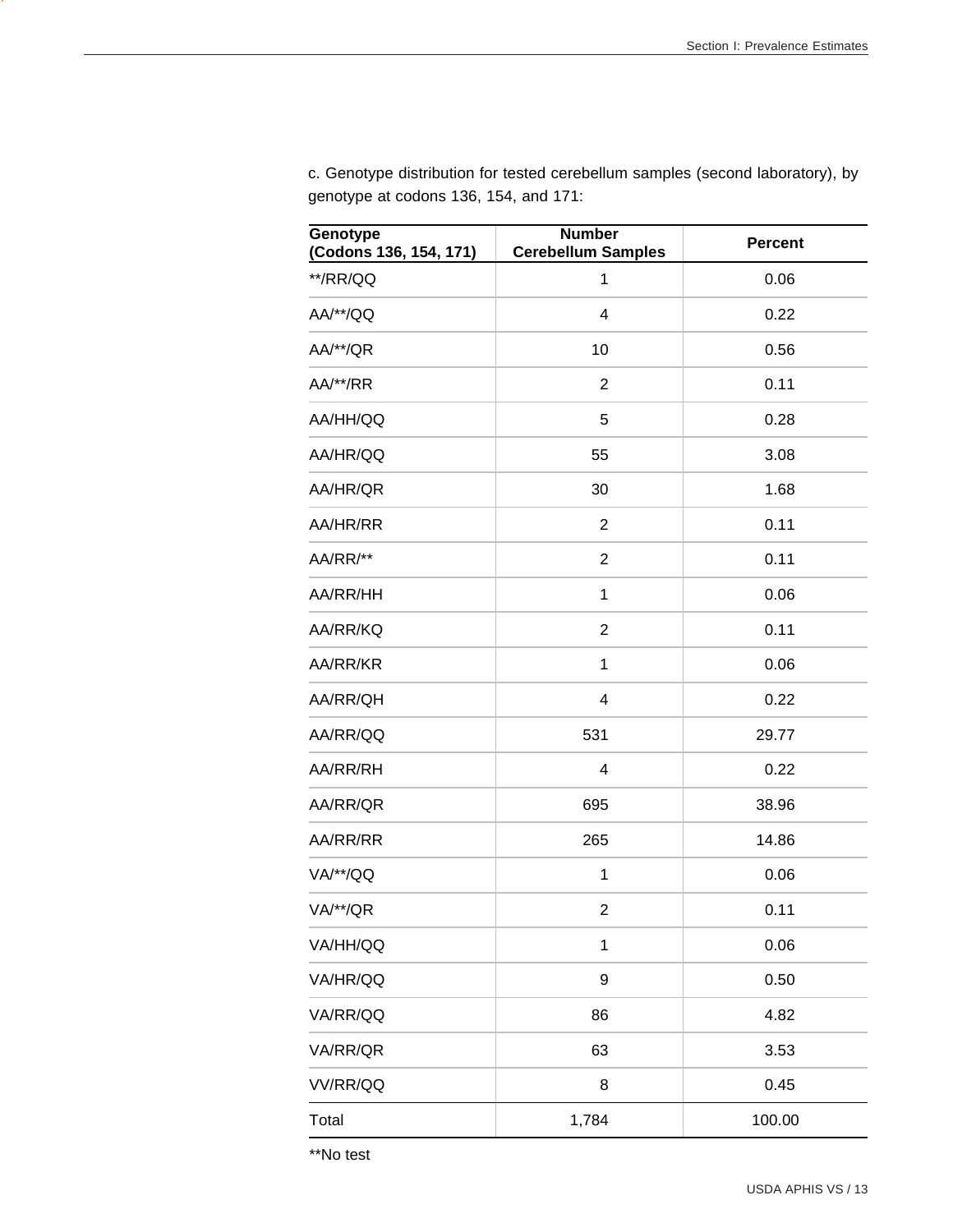d. Genotype distribution for tested cerebellum samples (second laboratory), by genotype at codon 136:

| Genotype<br>(Codon 136) | <b>Number</b><br><b>Cerebellum Samples</b> | <b>Percent</b> |
|-------------------------|--------------------------------------------|----------------|
| AA                      | 1,613                                      | 90.47          |
| VA                      | 162                                        | 9.08           |
| VV                      | 8                                          | 0.45           |
| Total                   | 1,783                                      | 100.00         |

e. Genotype distribution for tested cerebellum samples (second laboratory), by genotype at codons 136 and 171:

| Genotype<br>(Codons 136, 171) | <b>Number</b><br><b>Cerebellum Samples</b> | <b>Percent</b> |
|-------------------------------|--------------------------------------------|----------------|
| AA/HH                         | 1                                          | 0.06           |
| AA/KQ                         | $\overline{2}$                             | 0.11           |
| AA/KR                         | 1                                          | 0.06           |
| AA/QH                         | $\overline{\mathbf{4}}$                    | 0.22           |
| AA/QQ                         | 595                                        | 33.35          |
| AA/QR                         | 735                                        | 41.20          |
| AA/RH                         | $\overline{\mathbf{4}}$                    | 0.22           |
| AA/RR                         | 269                                        | 15.08          |
| VA/QQ                         | 97                                         | 5.44           |
| VA/QR                         | 65                                         | 3.64           |
| VV/QQ                         | 8                                          | 0.45           |
| $AA/**$                       | $\overline{2}$                             | 0.11           |
| $\star\star/\mathrm{QQ}$      | 1                                          | 0.06           |
| Total                         | 1,784                                      | 100.00         |

\*\*No test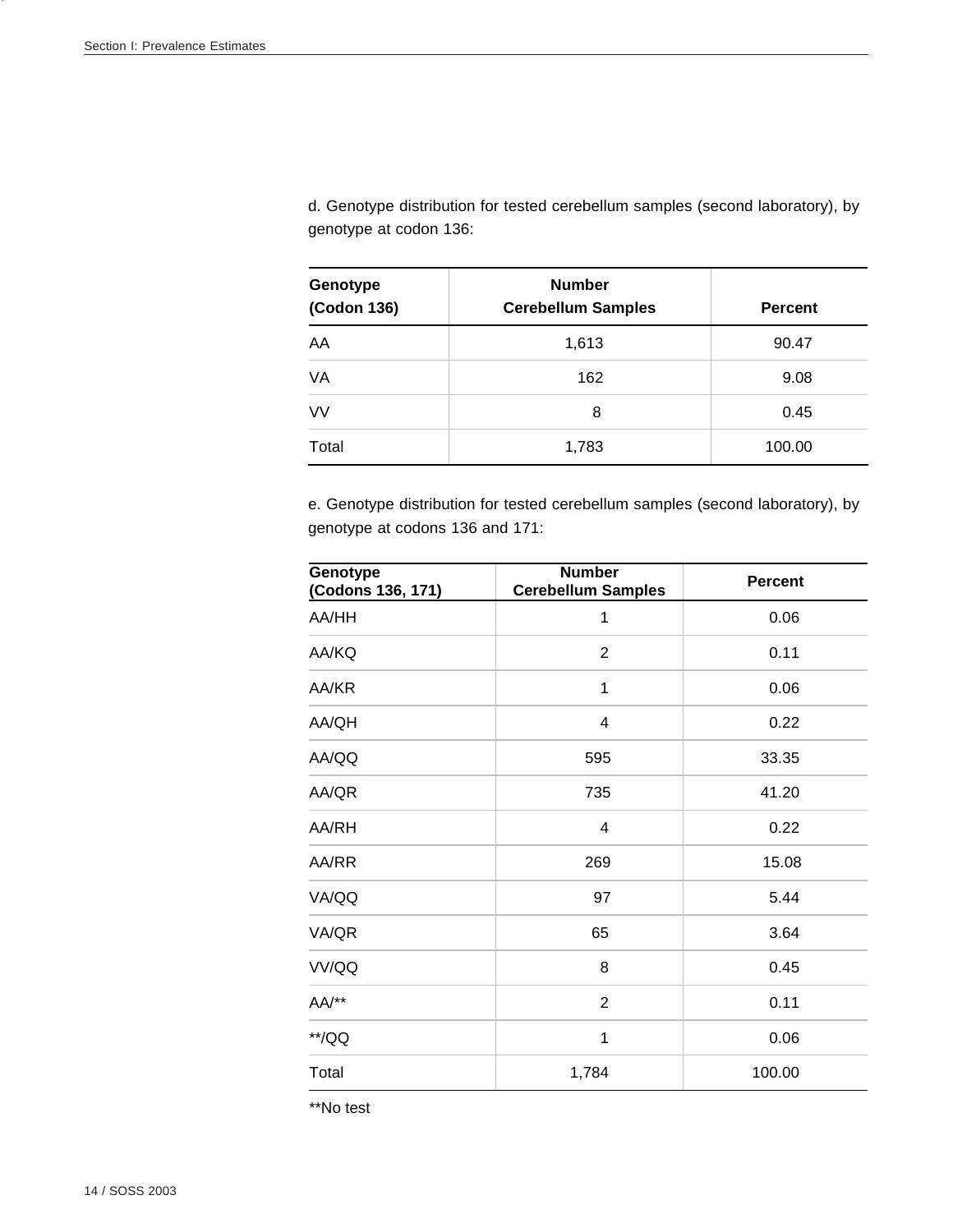Tissue samples from the 33 sheep that tested positive for scrapie were submitted for genetic testing. All 33 samples were of the QQ genotype at codon 171. This genotype has been characterized as the least resistant to scrapie.

f. Genotype distribution for postive cerebellum samples (second laboratory), by genotype at codons 136, 154, and 171:

| <b>Genotype (Codons)</b><br>136, 154, 171) | <b>Number</b><br><b>Cerebellum Samples</b> | <b>Percent</b> |
|--------------------------------------------|--------------------------------------------|----------------|
| AA/RR/QQ                                   | 30                                         | 90.91          |
| $*$ /RR/QQ                                 |                                            | 3.03           |
| VA/RR/QQ                                   | 2                                          | 6.06           |
| Total                                      | 33                                         | 100.00         |

\*\*No test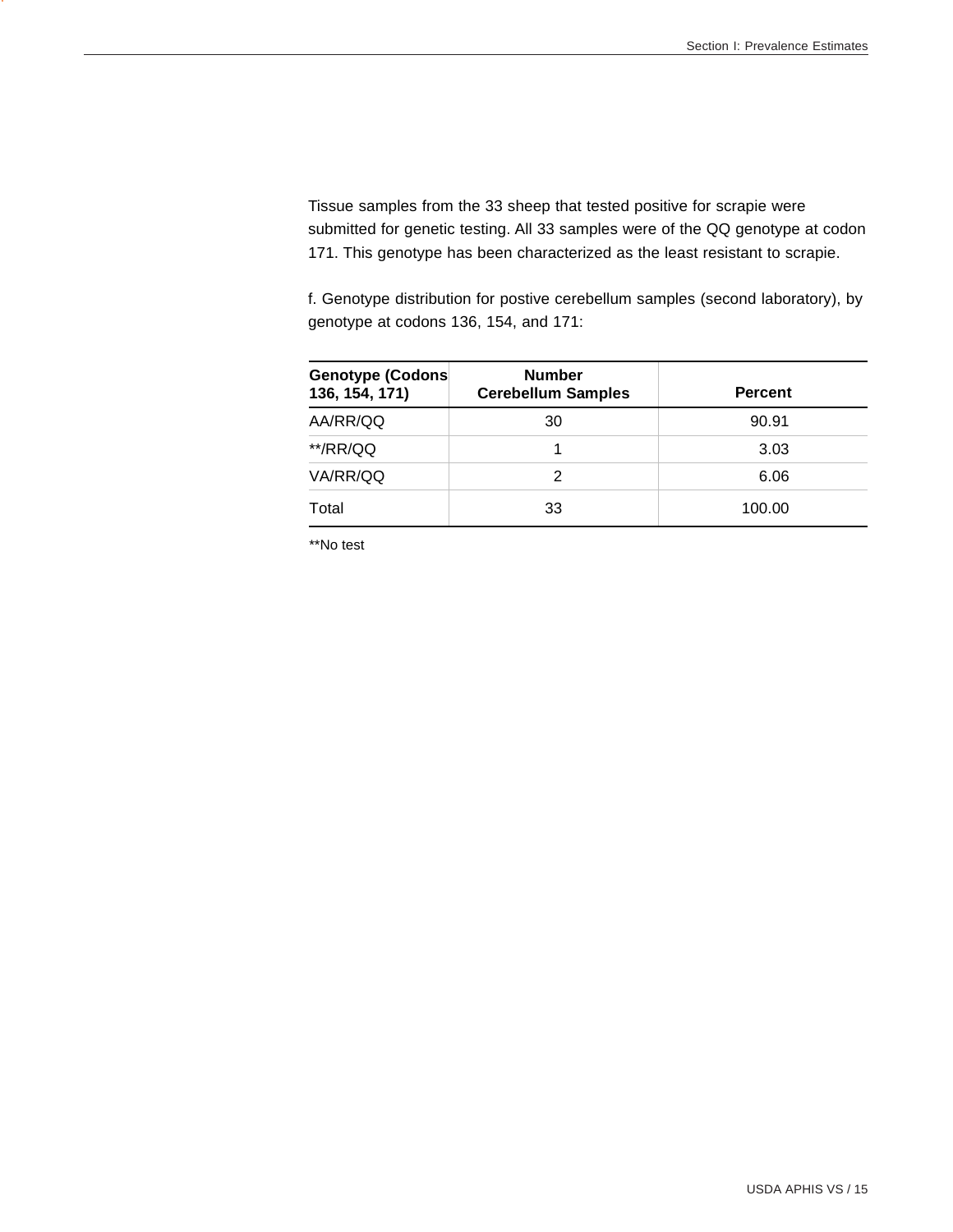# **Section II: Methodology**

# **A. Background 1. Mature sheep slaughter and marketing**

Federally-inspected slaughter for 2002 accounted for 94.1 percent of the total commercial slaughter. There were 148,000 mature sheep slaughtered in Federally-inspected plants in 2002. Slaughter numbers for tables a and b were taken from the Livestock Slaughter Annual Summary published by NASS.

a. Sheep and lamb slaughter in the United States (1,000 head):

| Sheep and Lamb Slaughter <sup>1</sup> (1,000 Head) |                               |                             |       |                              |                    |                        |  |  |
|----------------------------------------------------|-------------------------------|-----------------------------|-------|------------------------------|--------------------|------------------------|--|--|
|                                                    |                               | <b>Commercial Slaughter</b> |       |                              | Total              |                        |  |  |
|                                                    |                               | <b>Federally Inspected</b>  |       | Other <sup>3</sup>           | <b>Slaughter</b>   | Slaughter <sup>2</sup> |  |  |
| Year                                               | <b>Mature</b><br><b>Sheep</b> | Lambs                       | Total | <b>Sheep</b><br>and<br>Lambs | Sheep and<br>Lambs | Sheep and<br>Lambs     |  |  |
| 1999                                               | 188                           | 3.368                       | 3.556 | 145                          | 65                 | 3,766                  |  |  |
| 2000                                               | 167                           | 3.141                       | 3.308 | 152                          | 67                 | 3,527                  |  |  |
| 2001                                               | 144                           | 2.921                       | 3.065 | 157                          | 68                 | 3,290                  |  |  |
| 2002                                               | 148                           | 2.944                       | 3,092 | 194                          | 65                 | 3,351                  |  |  |

<sup>1</sup>NASS Livestock Slaughter Annual Summary<br><sup>2</sup>Total commercial slaughter plus farm slaughter<br><sup>3</sup>State and other nonfederally inspected commercial slaughter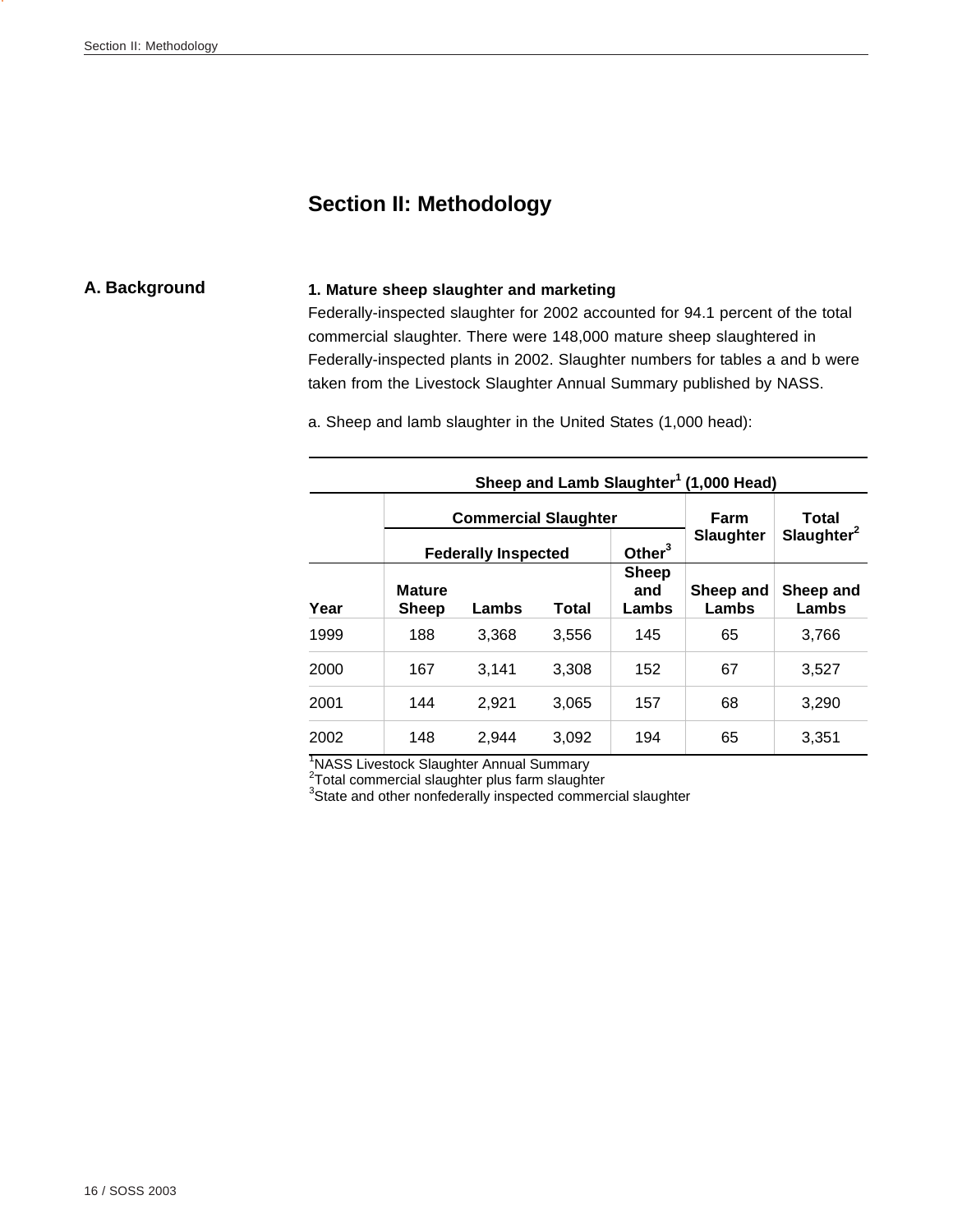The number of mature sheep slaughtered varies only slightly from month to month. For 2002, mature sheep slaughter ranged from a low of 10,000 head in January to a high of 14,000 head in May and October.

b. Monthly distribution of Federally-inspected mature sheep slaughter in the United States (1,000 head):

|           | Mature Sheep Slaughter <sup>1</sup> (1,000 Head) |      |      |      |  |  |
|-----------|--------------------------------------------------|------|------|------|--|--|
| Year      | 1999                                             | 2000 | 2001 | 2002 |  |  |
| January   | 13                                               | 13   | 12   | 10   |  |  |
| February  | 13                                               | 13   | 10   | 11   |  |  |
| March     | 17                                               | 15   | 13   | 11   |  |  |
| April     | 17                                               | 13   | 12   | 12   |  |  |
| May       | 15                                               | 16   | 13   | 14   |  |  |
| June      | 17                                               | 15   | 12   | 12   |  |  |
| July      | 15                                               | 13   | 12   | 13   |  |  |
| August    | 16                                               | 15   | 12   | 12   |  |  |
| September | 17                                               | 14   | 10   | 13   |  |  |
| October   | 15                                               | 14   | 13   | 14   |  |  |
| November  | 16                                               | 13   | 12   | 13   |  |  |
| December  | 17                                               | 13   | 13   | 13   |  |  |
| Total     | 188                                              | 167  | 144  | 148  |  |  |

<sup>1</sup>Nass Livestock Slaughter Annual Summary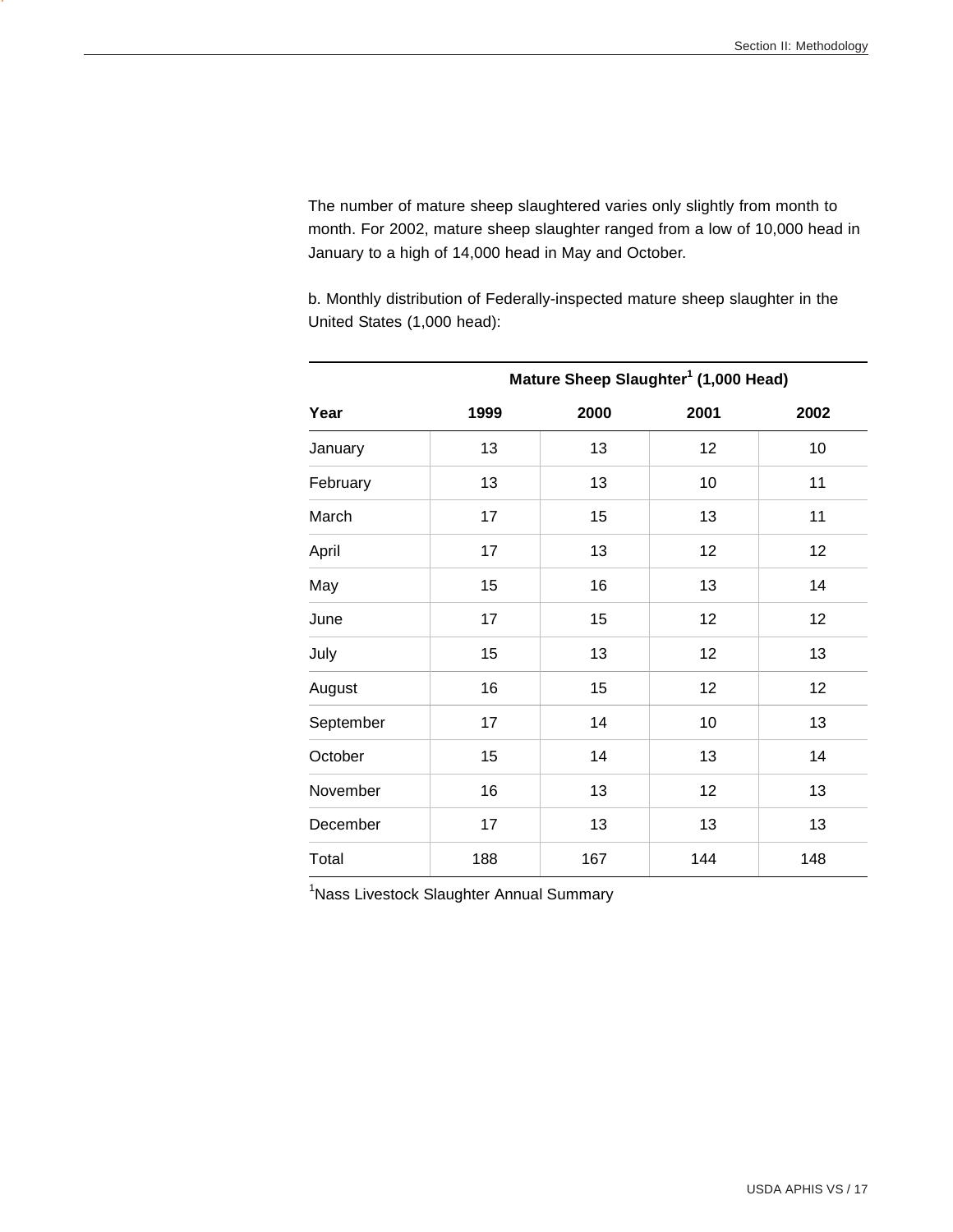### **2. Mature sheep marketed to Mexico**

The San Angelo, Texas market sold approximately 244,000 mature sheep in 2002 (estimated based on a summary of weekly auction reports), of which approximately 201,000 (82.5 percent) were exported to Mexico. This market was selected for the SOSS study because large numbers of mature sheep are shipped to Mexico through this market and thus are not represented in U.S. slaughter plants. The following table shows: a recent history of the number of sheep and lambs exported to Mexico (Foreign Agricultural Service (FAS)); the Texas live-market volume; the estimated number of mature sheep sold through the market (60 to 65 percent of the market volume); and that a high percentage (80 to 85 percent) of the mature sheep sold through the market go to Mexico (USDA-Texas Department of Agriculture Market News estimate).

a. Annual sheep exports to Mexico (FAS) and sheep sold at the Texas live market (USDA-Texas Department of Agriculture Market News estimate):

|      | <b>Live Sheep</b>                            | Texas Live Market <sup>2</sup>                                   |                                                     |                                  |                       |                                  |  |
|------|----------------------------------------------|------------------------------------------------------------------|-----------------------------------------------------|----------------------------------|-----------------------|----------------------------------|--|
|      | <b>Exported to</b><br>$M$ exico <sup>1</sup> | <b>Total Sheep</b><br><b>Mature</b><br>and Lambs<br><b>Sheep</b> |                                                     | <b>Mature Sheep</b><br>to Mexico |                       |                                  |  |
| Year | No.                                          | No.                                                              | No.<br>$(1,000$ Head) $(1,000$ Head) $(1,000$ Head) | Est.<br>Pct. of<br><b>Total</b>  | No.<br>$(1,000$ Head) | Est.<br>Pct. of<br><b>Mature</b> |  |
| 1999 | 435                                          | 404                                                              | 253                                                 | 62.6                             | 209                   | 82.5                             |  |
| 2000 | 378                                          | 448                                                              | 269                                                 | 60.0                             | 222                   | 82.5                             |  |
| 2001 | 383                                          | 337                                                              | 211                                                 | 62.5                             | 174                   | 82.5                             |  |
| 2002 | 403                                          | 390                                                              | 244                                                 | 62.5                             | 201                   | 82.5                             |  |

<sup>1</sup> Foreign Agricultural Service (FAS)

<sup>2</sup>USDA—Texas Department of Agriculture Market News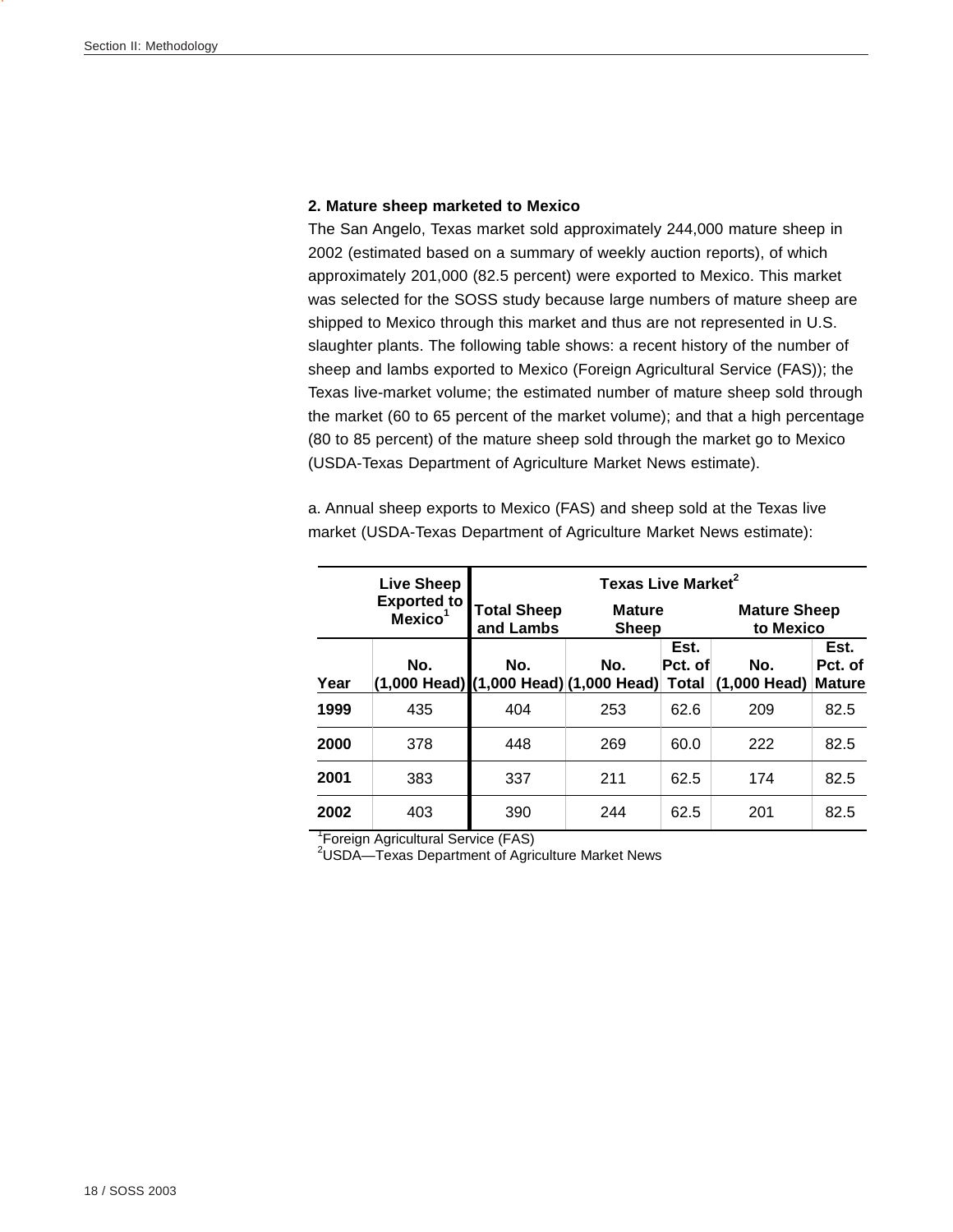### **3. Projected number of sheep culled**

a. In the United States, the number of mature sheep culled in a single year varies and is difficult to measure directly. Four different methods were used to project or estimate the number of head culled in 2002:

| <b>Method</b>                                                                                                           | <b>Projected Number</b><br>of Sheep Culled in 2002 |
|-------------------------------------------------------------------------------------------------------------------------|----------------------------------------------------|
| 1. FSIS FY02 mature sheep slaughter                                                                                     | 144,201                                            |
| +Export of live animals to Mexico                                                                                       | 403,000                                            |
| =Cull indicator or total culled                                                                                         | 547,201                                            |
| 2. NASS annual mature slaughter                                                                                         | 148,000                                            |
| +Export of live animals to Mexico                                                                                       | 403,000                                            |
| $=$ Cull indicator or total culled                                                                                      | 551,000                                            |
| 3. Ewes* (Jan. 1 end-of-year NASS inventory)                                                                            | 3,789,000                                          |
| Rams* (Jan. 1 end-of-year NASS inventory)                                                                               | 191,500                                            |
| Ewe cull rate @ 18.3 percent (NAHMS)                                                                                    | 693,387                                            |
| + Ram cull rate @ 23.8 percent (NAHMS)                                                                                  | 45,577                                             |
| $=$ Ewes and rams culled                                                                                                | 738,964                                            |
| x Mature culled @ 90 percent (estimate)                                                                                 | 665,068                                            |
| 4. Replacement lambs (Jan. 1 end-of-year NASS<br>inventory)<br>- Sheep deaths (NASS)<br>=Cull indicator or total culled | 701,500<br>(263,900)<br>437,600                    |

\*Ewes/Rams 1 year or older

Methods 1 and 2 use similar calculations but different slaughter components. Method 1 uses FY02 data and sums the mature sheep slaughter in Federallyinspected plants (144,201 head) and the number of live sheep exported to Mexico (403,000 head) for a total of 547,201 head culled. Method 2 uses NASS annual slaughter data for mature sheep and yields a total of 551,000 head culled. The results from these two slaughter indicators are similar. The results assume that: most culled sheep that remain in the United States are slaughtered in Federally-inspected facilities; most live sheep exported to Mexico are cull sheep; and that there is not a substantial number of cull sheep exported to other countries.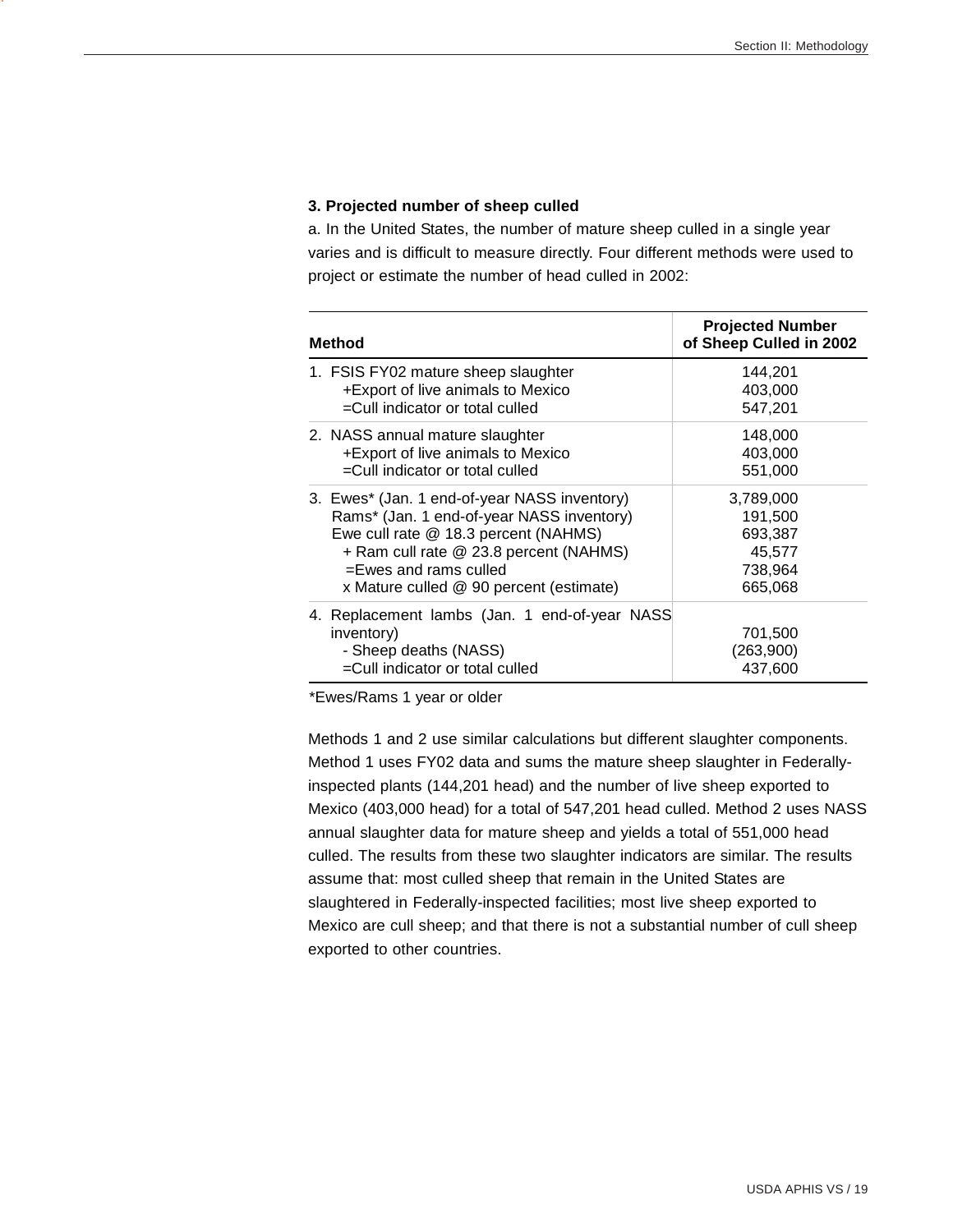The third method applies the overall culling rate. Data from the NAHMS Sheep 2001 study indicated that 18.3 percent of ewes and 23.8 percent of rams were culled. Further, it is roughly estimated that 90 percent of culled sheep are mature sheep, resulting in an estimate for 2002 of 665,068 head. However, the 2002 estimate may be high since sheep culled from one producer could have ended up in another producer's inventory and been counted twice.

The fourth method uses the NASS end-of-year estimate for the number of replacement lambs. NASS estimated the number of replacement lambs for January 1, 2003, to be 701,500 head. These lambs not only replaced the cull breeding stock but also replaced any mature sheep death loss that occurred during the year. NASS provides separate estimates of death loss for sheep and for lambs. The resulting indicator for number culled in 2002 is 437,600 head.

For all four methods, these approaches yield estimates for number of sheep culled in 2002 at 547,201, 551,000, 665,068, and 437,600 head, respectively. The two slaughter approaches yield similar results. The two inventory approaches vary widely on each side of the slaughter approaches. For SOSS purposes, a rounded "average" of 550,000 head was chosen to represent the cull sheep population.

If the U.S. slaughter is estimated at 148,000 (NASS), then the remaining 403,000 are exported (primarily to Mexico). In 2002 an estimated 244,000 cull sheep moved through the market at San Angelo, Texas (USDA-Texas Department of Agriculture Market News). Of these 244,000 animals, approximately 80 to 85 percent (201,000) went to Mexico and the rest remained in the United States. Thus, the San Angelo market represents about 50 percent (201,000/403,000) of the mature sheep export to Mexico.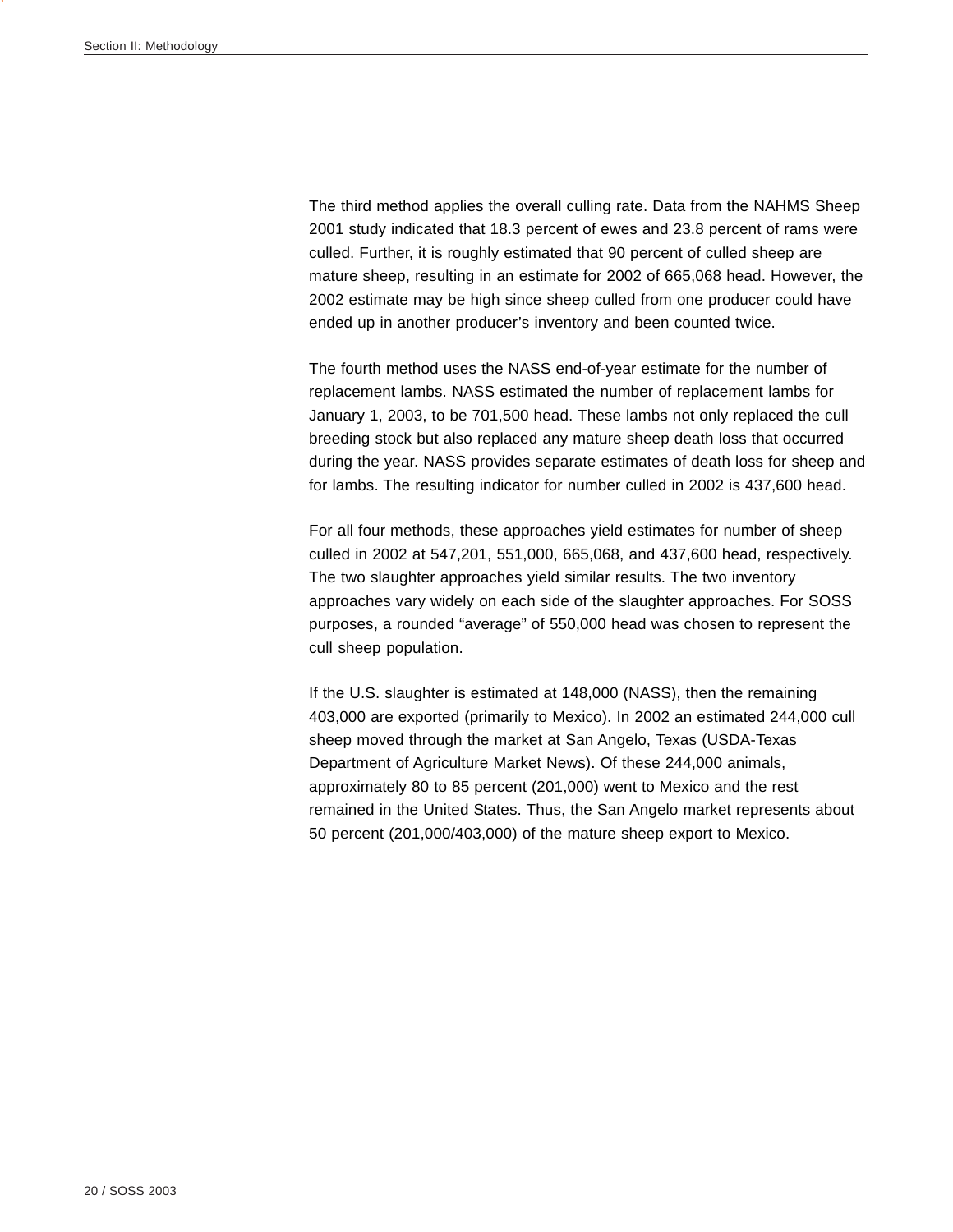# **B. Sampling 1. Total sample size**

A minimum sample size requirement of 11,000 was calculated based on the previous prevalence estimate of 0.07 percent (+/- .05 percent, with 95-percent confidence). The actual sampling plan exceeded this estimate in order to ensure an adequate sample size.

A total of 12,508 animals were sampled between April 1, 2002, and March 31, 2003. Obex, tonsil, and lymph-node tissues from each sheep were tested using the immunohistochemistry (IHC) technique at NVSL and its approved laboratories (see appendix IV). A positive case was defined as having a positive test result on any tissue. Approximately one-fourth of the cerebellum samples were submitted for genetic testing. In addition, all sheep that tested positive for scrapie were submitted for genetic testing.

#### **2. Plant selection and sampling allocation**

Slaughter plants were selected based on historical slaughter of mature sheep at Federally-inspected slaughter facilities (FSIS FY2001 data). The 21 highest volume FSIS-inspected plants were selected. In addition, a high-volume Stateinspected plant was selected. Plants were grouped into strata based on volume. Each stratum was allocated samples based on historic volume for the stratum. Each plant stratum was then allocated a weekly sampling goal for a total of 15,050 samples allocated for the 50-week collection period. Collections from smaller plants were often taken biweekly or monthly due to the fluctuations in mature sheep slaughter times at these facilities.

a. Number of samples allocated:

|                |                      | <b>Samples Per Week</b> |                     | 50-Week Total         |                     |                                                    |
|----------------|----------------------|-------------------------|---------------------|-----------------------|---------------------|----------------------------------------------------|
| <b>Stratum</b> | No.<br><b>Plants</b> | Per<br><b>Stratum</b>   | Per<br><b>Plant</b> | Per<br><b>Stratum</b> | Per<br><b>Plant</b> | <b>Total</b><br><b>Samples</b><br><b>Collected</b> |
| $1$ (mkt.)     | 1                    | 150                     | 150                 | 7,500                 | 7,500               | 6,969                                              |
| 2              | 5                    | 75                      | 15                  | 3,750                 | 750                 | 3,052                                              |
| 3              | 5                    | 40                      | 8                   | 2,000                 | 400                 | 1,319                                              |
| 4              | 12                   | 36                      | 3                   | 1,800                 | 150                 | 1,168                                              |
| Total          | 23                   | 301                     |                     | 15,050                |                     | 12,508                                             |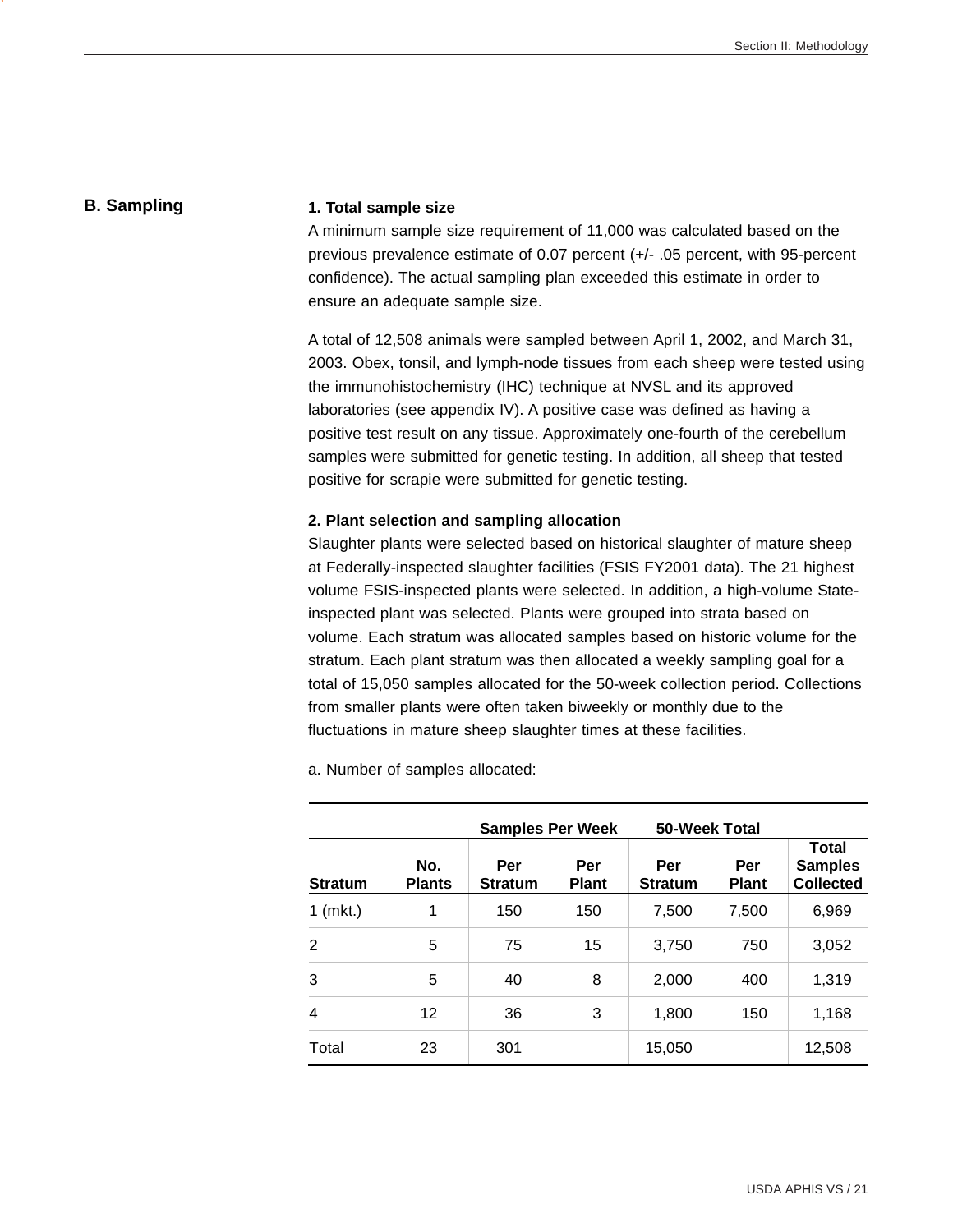# **3. Animal selection**

Sample collectors were instructed to collect samples using systematic sampling. Sheep were selected based on the number of animals needed to meet the weekly plant allocation.

#### **4. Laboratory allocations**

Samples were submitted to NVSL for testing or for distribution to approved laboratories. Laboratory distribution was dependent on the number of laboratories with available testing capacity. Efforts were made to evenly distribute samples from each plant to all participating laboratories. For quality control, all positive samples and one-eighth of all negative samples were retested by NVSL to confirm the results.

#### **5. Genetic testing**

One in four cerebellum samples was randomly selected for genetic testing using a random numbers table. In addition, all positive cerebellum samples were submitted for genetic testing. One laboratory provided codon 171 results. A second laboratory provided results at codons 136, 154, and 171.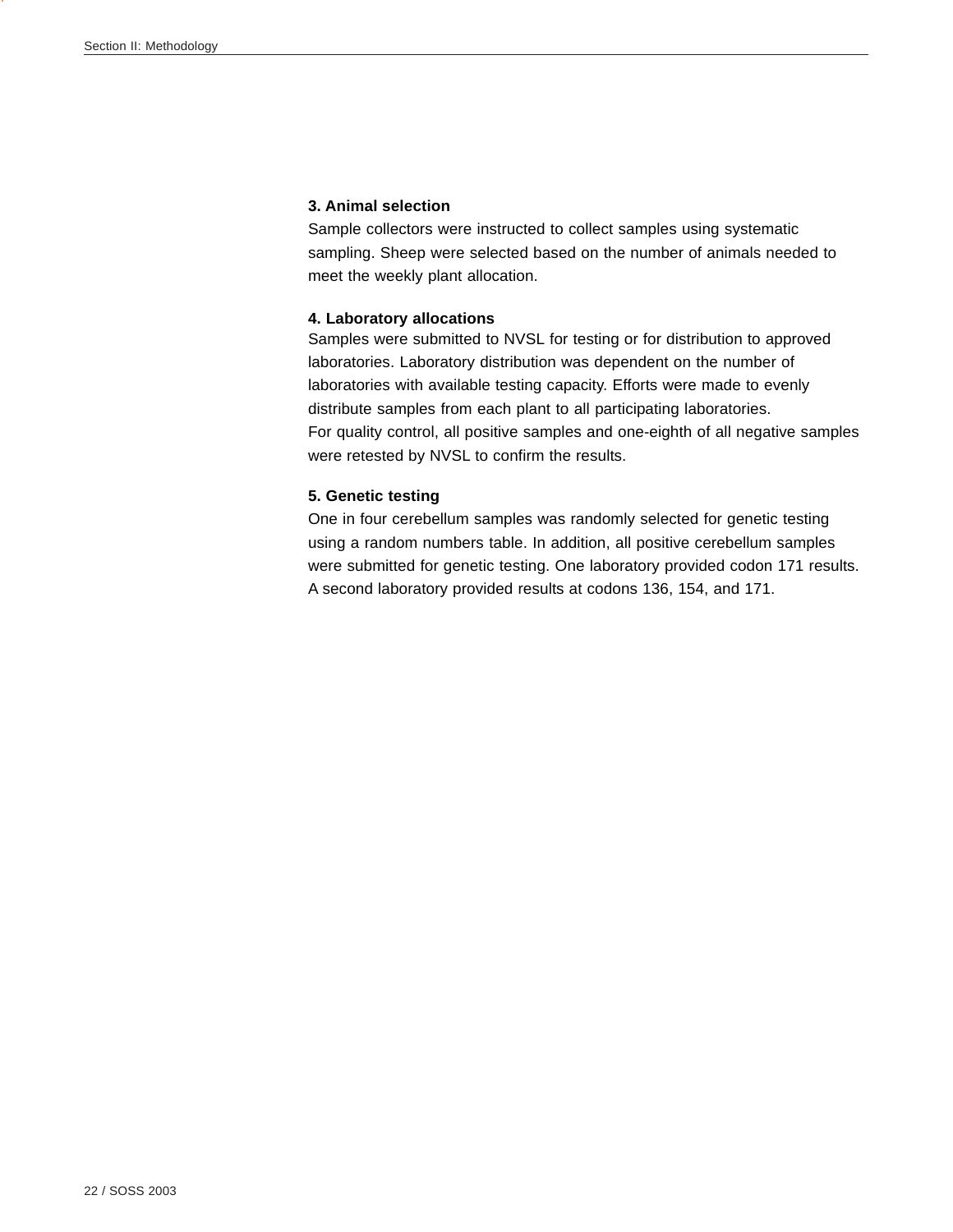| C. Region of<br>Origin                              | Sheep were traced to State of origin based on ear tags and/or other information<br>obtained by the collector at the plant or market. For analysis purposes, samples<br>identified to individual States were assigned to one of four defined regions.<br>Sometimes only a listing of multiple States could be obtained for a group of<br>sheep (e.g., market animals accumulated across numerous states). These<br>samples were assigned to the Multiregion category if the States they came from<br>were not all in the same region. In cases where a trace State was not identified<br>by the collector ( $n = 2,020$ ), a region was assigned based on their official<br>identification information. The 2001 NAHMS Sheep study showed that at least<br>95 percent of cull sheep movement was within the region of origin.                                                                                                                                                                                                                                                                                                                                                                                       |
|-----------------------------------------------------|--------------------------------------------------------------------------------------------------------------------------------------------------------------------------------------------------------------------------------------------------------------------------------------------------------------------------------------------------------------------------------------------------------------------------------------------------------------------------------------------------------------------------------------------------------------------------------------------------------------------------------------------------------------------------------------------------------------------------------------------------------------------------------------------------------------------------------------------------------------------------------------------------------------------------------------------------------------------------------------------------------------------------------------------------------------------------------------------------------------------------------------------------------------------------------------------------------------------|
| <b>D. Population</b><br><b>Inferences</b>           | The study included 22 major mature sheep slaughter plants throughout the<br>United States (21 FSIS inspected, 1 State plant), and one large livestock<br>market in Texas. Inferences cover the population of mature sheep from these<br>sources. The 21 FSIS plants represented approximately two-thirds of the total<br>FSIS mature sheep slaughtered during the study period. The livestock market<br>represented approximately one-half of the live sheep exported to Mexico. All<br>sample data were statistically weighted to reflect the population from which the<br>sample was selected. The number of samples collected from each plant on a<br>specific day was statistically weighted to represent the volume of mature sheep<br>slaughtered (sold) through each plant (market) that specific day. This weight<br>was adjusted for the total volume of mature sheep through the plant (market)<br>from April 2002 through March 2003. Results of genotype testing were<br>unweighted because of the small sample size. Overall, the samples collected<br>from the 22 plants and the livestock market represented 299,000 sheep (54<br>percent of the cull sheep population, estimated at 550,000 head). |
| E. Data<br><b>Validation and</b><br><b>Analysis</b> | Data were double-entered into SAS data sets. Data were validated using<br>double entry comparison (SAS Proc Compare). Additional data validation was<br>performed by APHIS/VS/CEAH staff after all data were entered. Final analysis<br>was accomplished using SUDAAN software.                                                                                                                                                                                                                                                                                                                                                                                                                                                                                                                                                                                                                                                                                                                                                                                                                                                                                                                                    |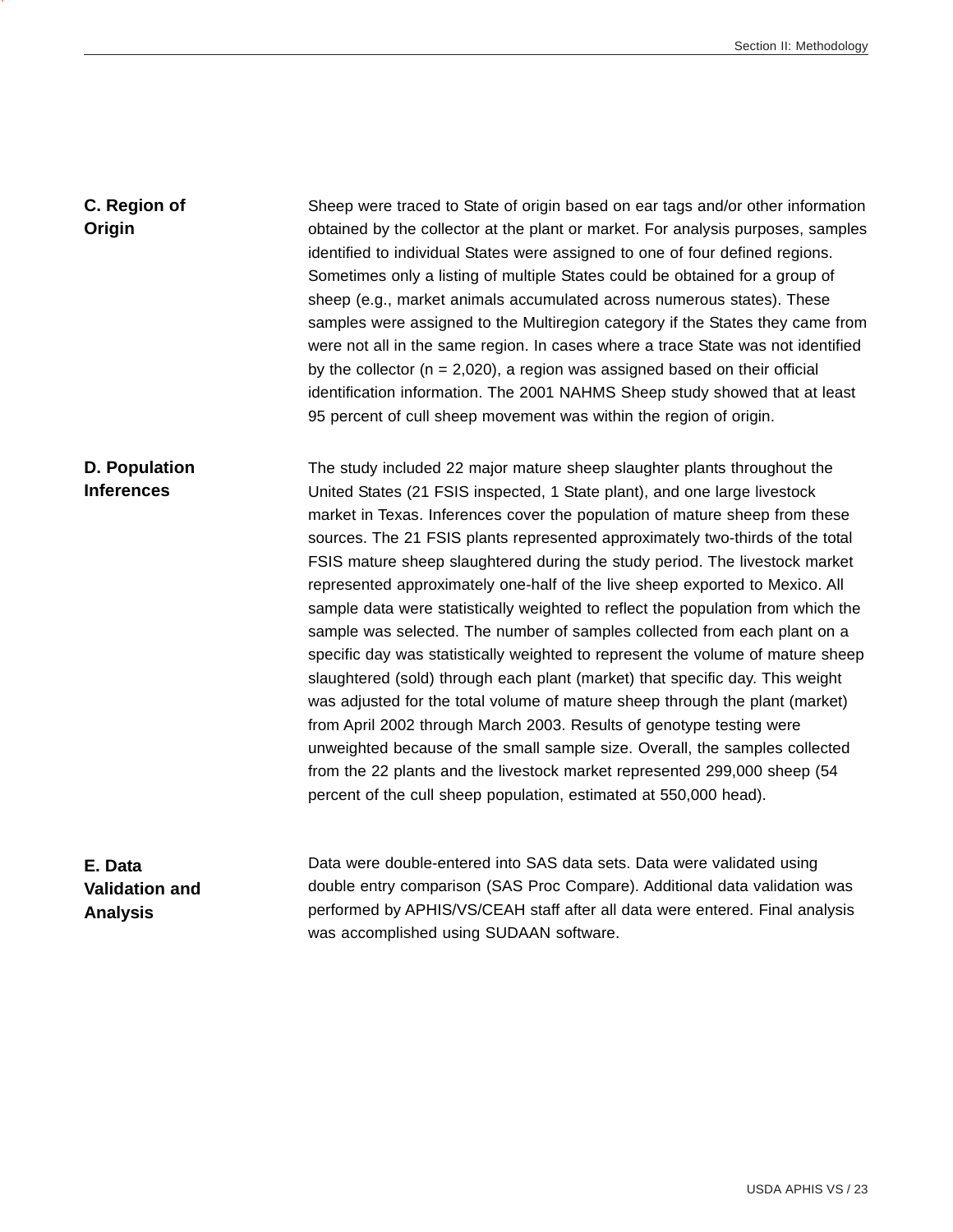# **Appendix I: Sample Profile**

a. Number of samples submitted, by face color and by region:

| <b>Samples Submited</b> |        |                 |         |       |                    |        |  |
|-------------------------|--------|-----------------|---------|-------|--------------------|--------|--|
|                         | Region |                 |         |       |                    |        |  |
| <b>Face Color</b>       | West   | <b>Mountain</b> | Central | East  | <b>Multiregion</b> | Total  |  |
| <b>Black</b>            | 100    | 535             | 680     | 1,023 | 453                | 2,791  |  |
| White                   | 493    | 2,997           | 1,993   | 1,283 | 1,472              | 8,238  |  |
| Mottled                 | 71     | 305             | 413     | 404   | 194                | 1,387  |  |
| Unknown                 | 6      | 32              | 4       | 42    | 8                  | 92     |  |
| Total                   | 670    | 3,869           | 3,090   | 2,752 | 2,127              | 12,508 |  |

b. Number of samples submitted, by age and by region:

| <b>Samples Submited</b> |                                                                           |       |       |       |       |        |  |  |  |
|-------------------------|---------------------------------------------------------------------------|-------|-------|-------|-------|--------|--|--|--|
|                         | Region                                                                    |       |       |       |       |        |  |  |  |
| Age                     | <b>Multiregion</b><br><b>Mountain</b><br>Central<br>East<br>West<br>Total |       |       |       |       |        |  |  |  |
| 1-2 years               | 28                                                                        | 161   | 178   | 413   | 109   | 889    |  |  |  |
| 3 years                 | 41                                                                        | 163   | 181   | 414   | 100   | 899    |  |  |  |
| 4 years                 | 100                                                                       | 410   | 430   | 1,053 | 178   | 2,171  |  |  |  |
| 5+ years                | 492                                                                       | 3,107 | 2,293 | 832   | 1,723 | 8,447  |  |  |  |
| Unknown                 | 9                                                                         | 28    | 8     | 40    | 17    | 102    |  |  |  |
| Total                   | 670                                                                       | 3,869 | 3,090 | 2,752 | 2,127 | 12,508 |  |  |  |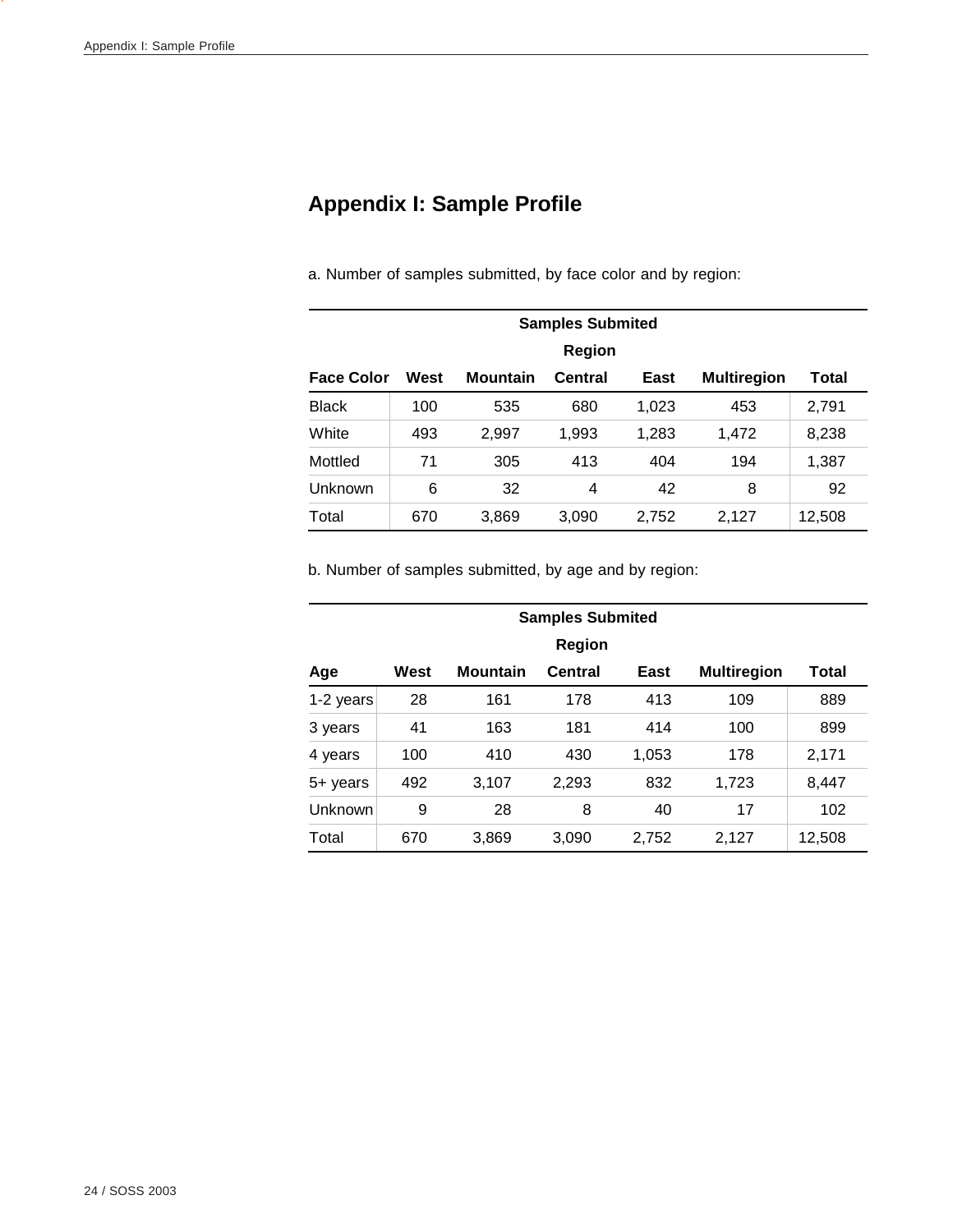| <b>Month</b>      | <b>Samples Submitted</b> |
|-------------------|--------------------------|
| April 2002        | 809                      |
| May 2002          | 1,492                    |
| <b>June 2002</b>  | 1,234                    |
| <b>July 2002</b>  | 990                      |
| August 2002       | 1,158                    |
| September 2002    | 1,179                    |
| October 2002      | 1,325                    |
| November 2002     | 926                      |
| December 2002     | 828                      |
| January 2003      | 825                      |
| February 2003     | 832                      |
| <b>March 2003</b> | 910                      |
| Total             | 12,508                   |

c. Number of samples submitted, by month: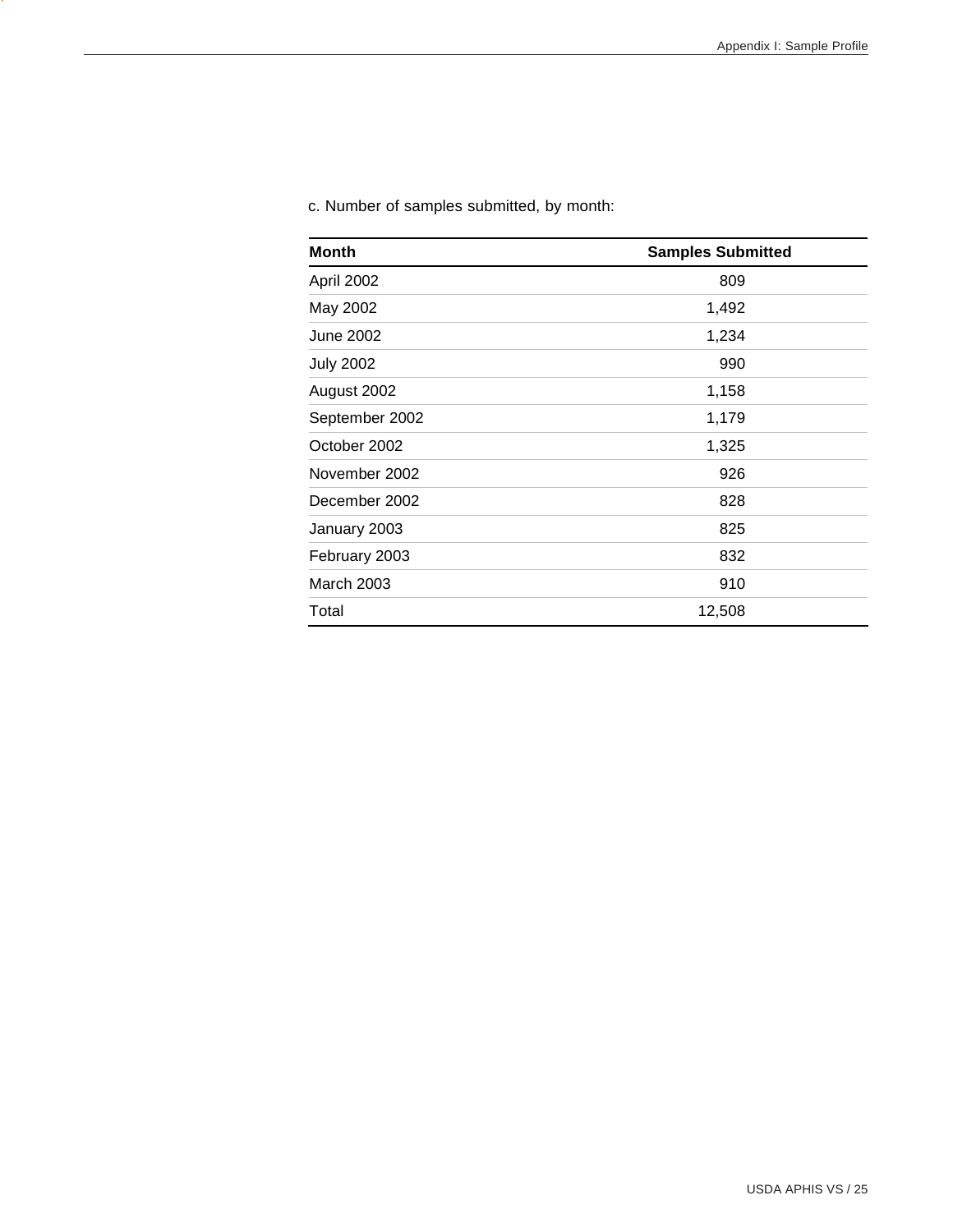# **Appendix II: U.S. Sheep Inventory and Operations**

|          | NASS <sup>1</sup> |                 |                                                                     |                 |       |                          |       |
|----------|-------------------|-----------------|---------------------------------------------------------------------|-----------------|-------|--------------------------|-------|
|          |                   |                 | <b>Breeding Sheep</b><br>1-year and older<br><b>January 1, 2003</b> |                 |       |                          |       |
|          |                   | <b>Ewes</b>     | Rams                                                                | <b>Total</b>    |       | Sheep 2002               |       |
| Region   | <b>State</b>      | Head<br>(1,000) | Head<br>(1,000)                                                     | Head<br>(1,000) | Pct.  | <b>Number</b><br>(1,000) | Pct.  |
| West     | California        | 295.0           | 10.0                                                                | 305.0           |       | 2,800                    |       |
|          | Oregon            | 125.0           | 7.0                                                                 | 132.0           |       | 3,100                    |       |
|          | Washington        | 34.0            | 2.0                                                                 | 36.0            |       | 1,200                    |       |
|          | Total             | 454.0           | 19.0                                                                | 473.0           | 11.9  | 7,100                    | 11.1  |
| Mountain | Arizona           | 56.0            | 3.0                                                                 | 59.0            |       | 270                      |       |
|          | Colorado          | 155.0           | 6.0                                                                 | 161.0           |       | 1,900                    |       |
|          | Idaho             | 184.0           | 5.0                                                                 | 189.0           |       | 1,000                    |       |
|          | Montana           | 213.0           | 8.0                                                                 | 221.0           |       | 1,700                    |       |
|          | Nevada            | 65.0            | 2.0                                                                 | 67.0            |       | 300                      |       |
|          | New Mexico        | 140.0           | 9.0                                                                 | 149.0           |       | 800                      |       |
|          | Oklahoma          | 41.0            | 3.0                                                                 | 44.0            |       | 1,500                    |       |
|          | Texas             | 680.0           | 40.0                                                                | 720.0           |       | 6,800                    |       |
|          | Utah              | 250.0           | 9.0                                                                 | 259.0           |       | 1,400                    |       |
|          | Wyoming           | 295.0           | 10.0                                                                | 305.0           |       | 800                      |       |
|          | Total             | 2,079.0         | 95.0                                                                | 2,174.0         | 54.6  | 16,470                   | 25.7  |
| Central  | Iowa              | 135.0           | 7.0                                                                 | 142.0           |       | 4,600                    |       |
|          | Kansas            | 47.0            | 2.5                                                                 | 49.5            |       | 1,400                    |       |
|          | Minnesota         | 85.0            | 5.0                                                                 | 90.0            |       | 2,300                    |       |
|          | Missouri          | 48.0            | 3.0                                                                 | 51.0            |       | 1,600                    |       |
|          | Nebraska          | 56.0            | 3.0                                                                 | 59.0            |       | 1,500                    |       |
|          | North Dakota      | 77.0            | 3.0                                                                 | 80.0            |       | 1,000                    |       |
|          | South Dakota      | 265.0           | 10.0                                                                | 275.0           |       | 2,300                    |       |
|          | Total             | 713.0           | 33.5                                                                | 746.5           | 18.8  | 14,700                   | 22.9  |
| East     | Illinois          | 42.0            | 3.0                                                                 | 45.0            |       | 2,200                    |       |
|          | Indiana           | 34.0            | 2.5                                                                 | 36.5            |       | 2,000                    |       |
|          | Michigan          | 41.0            | 2.0                                                                 | 43.0            |       | 1,900                    |       |
|          | New England*      | 32.0            | 3.0                                                                 | 35.0            |       | 2,000                    |       |
|          | New York          | 40.0            | 3.0                                                                 | 43.0            |       | 1,500                    |       |
|          | Ohio              | 97.0            | 6.0                                                                 | 103.0           |       | 3,500                    |       |
|          | Pennsylvania      | 55.0            | 5.0                                                                 | 60.0            |       | 2,600                    |       |
|          | Virginia          | 38.0            | 3.5                                                                 | 41.5            |       | 1,500                    |       |
|          | West Virginia     | 23.0            | 1.0                                                                 | 24.0            |       | 1,100                    |       |
|          | Wisconsin         | 52.0            | 3.0                                                                 | 55.0            |       | 2,300                    |       |
|          | Other States**    | 89.0            | 12.0                                                                | 101.0           |       | 5,300                    |       |
|          | Total             | 543.0           | 44.0                                                                | 587.0           | 14.7  | 25,900                   | 40.3  |
| U.S.     |                   | 3,789.0         | 191.5                                                               | 3,980.5         | 100.0 | 64,170                   | 100.0 |

1Source: National Agricultural Statistics Service (NASS), USDA; NASS Sheep and Goats, January 31, 2003

\*New England includes CT, ME, MA, NH, RI, and VT \*\*Other States not published individually include AL, AK, AR, DE, FL, GA, HI, KY, LA, MD, MS, NJ, NC, SC, and TN. Note that AK and HI cannot be removed individually from this grouping.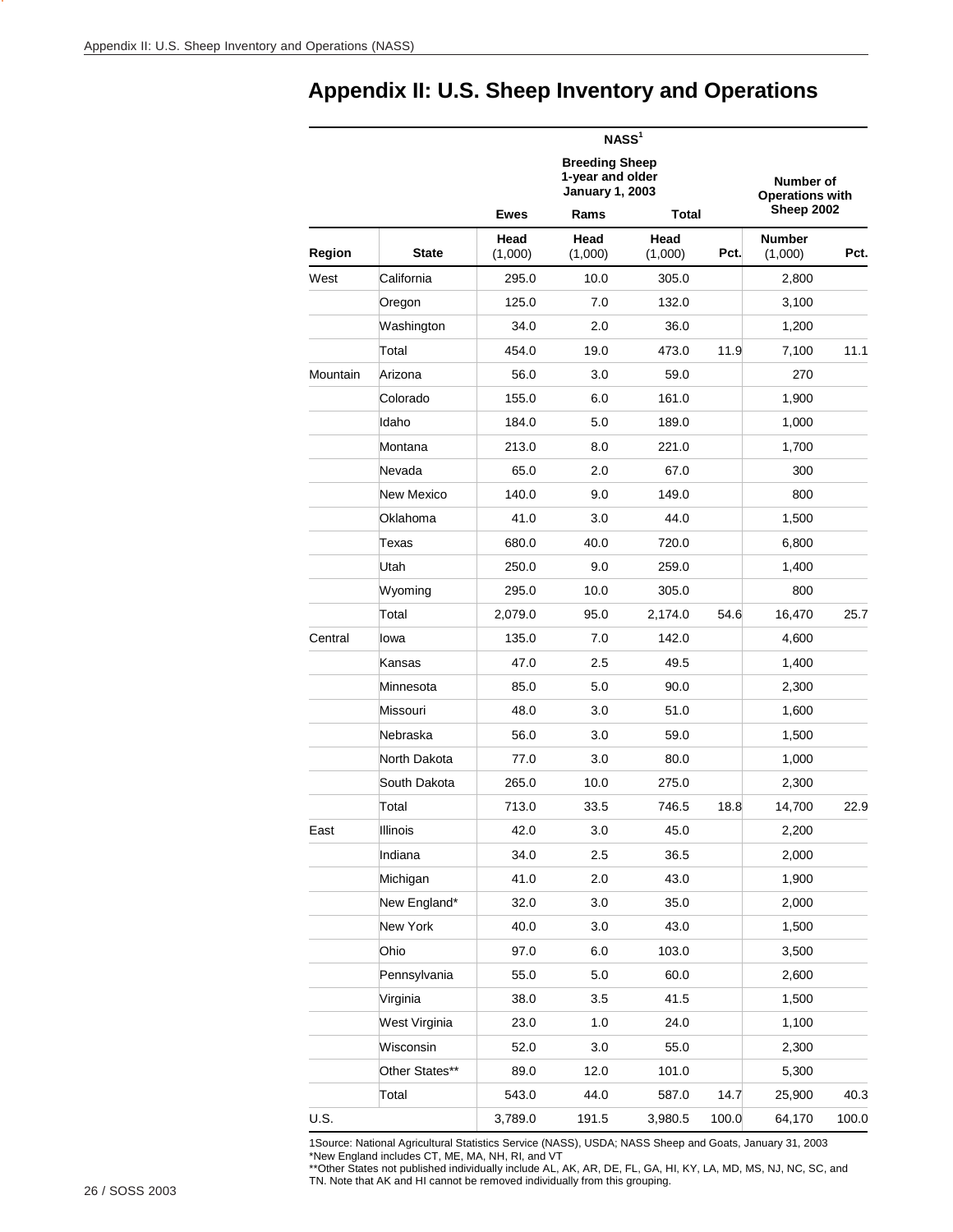# **Appendix III: Scrapie: Ovine Slaughter Surveillance – Phase I Information Sheet**

| <b>APHIS</b>                                                      | <b>Info Sheet</b> |            |
|-------------------------------------------------------------------|-------------------|------------|
| Veterinary Services<br>Centers for Epidemiology and Animal Health |                   | March 2003 |

# **Scrapie: Ovine Slaughter Surveillance — Phase I**

#### **Overview**

ı

The overall objective of the Scrapie: Ovine Slaughter Surveillance (SOSS) study is to estimate the national and regional prevalence of scrapie in mature cull sheep entering slaughter channels. The study was initiated at the request of members of the sheep industry, who wanted to accelerate eradication of the disease.

Beginning in February 2001 and ending in March 2002, Phase I included the study design, methods development, and sample-collection training. The objective of Phase I was to develop and modify the sample collection and testing processes, without emphasizing statistical results.

Phase II, which is the actual prevalence study, started April 1, 2002, and will continue for approximately 1 year. The number of samples to be collected from each participating plant on a weekly or bi-weekly basis was determined based on the number of cull ewes killed at the plant in 2001. Phase III will evaluate and analyze data received during Phase II. Phase III results will be published in fall 2003.

#### **Phase I Methods**

The slaughter plants selected to participate in SOSS Phase I were identified based on historical slaughter data obtained through the Food Safety and Inspection Service and the National Agricultural Statistics Service. Since the currently accepted diagnostics are for adult animals, plants that slaughtered large numbers of mature cull ewes were targeted for the SOSS study.

Coordinators and sample collectors were selected for each State with a participating plant. Coordinators served as primary contacts in their States and were responsible for ensuring that the correct number of quality samples were submitted, supplies were ordered and provided to collection personnel, and information was disseminated as needed. Sample collectors were responsible for the actual collection of tissues at the slaughter plants.

Training the sample collectors was a critical component of SOSS Phase I and was accomplished via hands-on instruction and a Procedures Manual that identified the specific anatomical locations of the needed tissues. As the study progressed, regular field reports were produced to inform collectors of the quality of their submitted samples.

Established goals for submitting proper tissue in desirable condition were defined and met prior to Phase II of the study.

Diagnostic laboratories were contracted by the National Veterinary Services Laboratory (NVSL). Three contract labs were used for Phase I. Before SOSS tissues were submitted, laboratory personnel were trained and the labs were approved by NVSL.

To remain consistent with Phase I objectives, convenience sampling, which is sampling at will and without regard to randomness, was used for all samples taken during Phase I.

A standard kit was used that included tools and materials to collect, package, and ship the needed tissues to NVSL.

Samples were collected from the brainstem (obex), cerebellum, both tonsils, both retropharyngeal lymph nodes, and the lymphoid tissue of the third eyelid.

At the time of tissue collection, data regarding each head were recorded on a submission form. These data included a unique sample number, animal identification, face color, and age of the animal based on the number and condition of permanent teeth. Ear tags and plant or market records (when available), and the Veterinary Services generic data base were used to determine the region of animal origin.

#### **Phase I Findings**

SOSS Phase I was a "pilot" project. Samples were not collected with the intention of performing rigorous statistical analysis. Therefore, results shown below do not reflect the U.S. cull ewe population.

United States Department of Agriculture . Animal and Plant Health Inspection Service . Safeguarding American Agriculture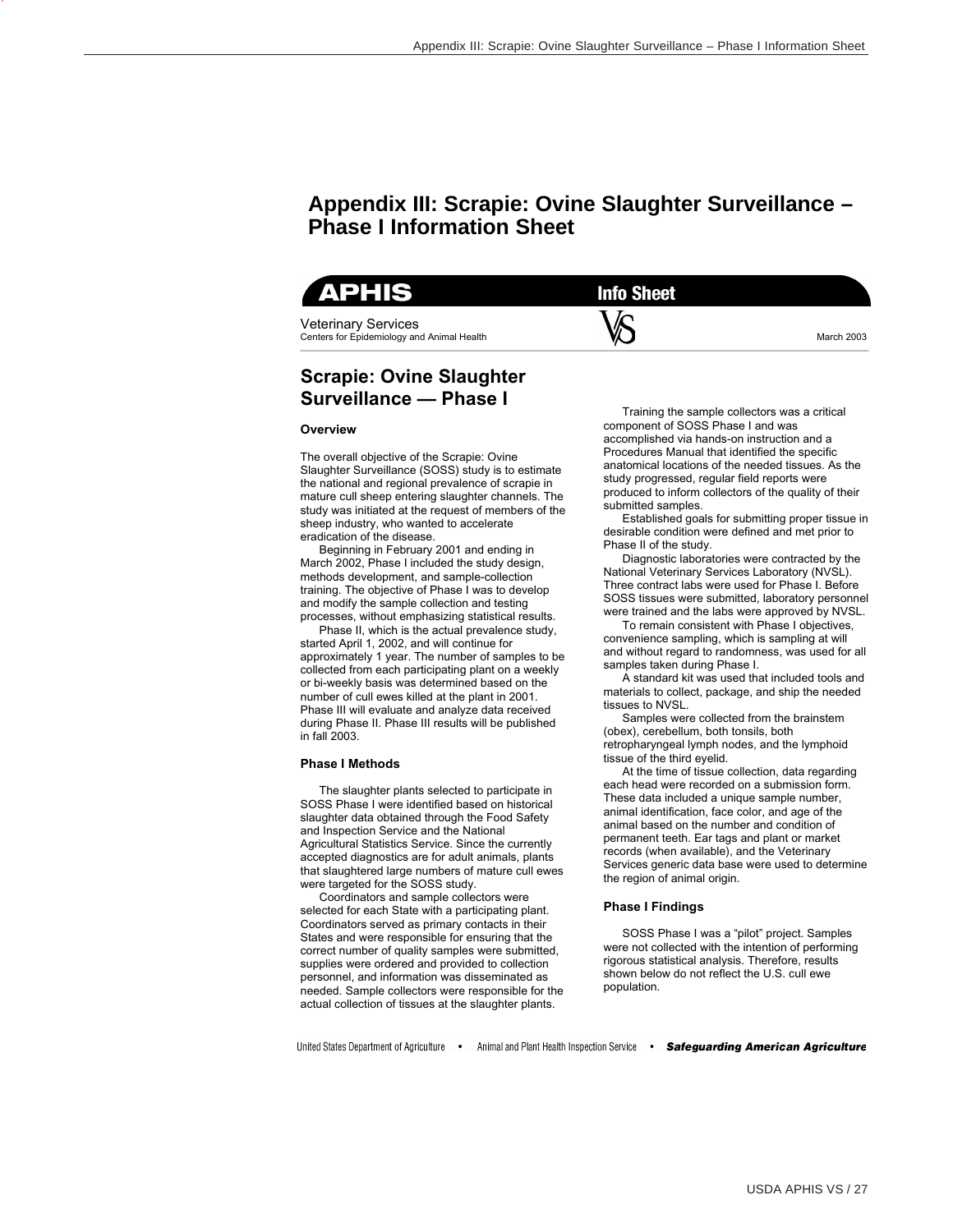Tissue samples were collected from 1,159 cull ewes in 23 slaughter plants from 13 States. **\_\_\_\_\_\_\_\_\_\_\_\_\_\_\_\_\_\_\_\_\_\_\_\_\_\_\_\_\_\_\_\_\_\_\_\_\_\_\_\_\_\_\_\_\_\_\_\_\_\_**

**\_\_\_\_\_\_\_\_\_\_\_\_\_\_\_\_\_\_\_\_\_\_\_\_\_\_\_\_\_\_\_\_\_\_\_\_\_\_\_\_\_\_\_\_\_\_\_\_\_\_** 

| <b>Sheep Face</b><br>Color | <b>Number</b> | Percent |
|----------------------------|---------------|---------|
| White                      | 648           | 55.9    |
| <b>Black</b>               | 318           | 27.4    |
| Mottled                    | 143           | 12.4    |
| Not recorded               | 50            | 4.3     |
| Total                      | 1.159         | 100.0   |

| Age of Sheep     | <b>Number</b> | Percent |
|------------------|---------------|---------|
| 1 year           | 54            | 47      |
| 2 years          | 127           | 10.9    |
| 3 years          | 201           | 17.3    |
| 4 years          | 407           | 35.1    |
| 5 years or older | 338           | 29.2    |
| Not recorded     | 32            | 2.8     |
| Total            | 1,159         | 100.0   |

**\_\_\_\_\_\_\_\_\_\_\_\_\_\_\_\_\_\_\_\_\_\_\_\_\_\_\_\_\_\_\_\_\_\_\_\_\_\_\_\_\_\_\_\_\_\_\_\_\_\_** 

**\_\_\_\_\_\_\_\_\_\_\_\_\_\_\_\_\_\_\_\_\_\_\_\_\_\_\_\_\_\_\_\_\_\_\_\_\_\_\_\_\_\_\_\_\_\_\_\_\_\_** 

Tissues were tested using the

immunohistochemistry technique (IHC).

| <b>Tissue Test</b><br><b>Result (IHC)</b> | Obex  | Tonsil | Lymph<br><b>Node</b> |
|-------------------------------------------|-------|--------|----------------------|
| Negative                                  | 1.079 | 939    | 1,139                |
| Positive                                  | 2     | 2      | 2                    |
| Untestable                                | 78    | 218    | 18                   |
| Total                                     | 1.159 | 1.159  | 1.159                |

**\_\_\_\_\_\_\_\_\_\_\_\_\_\_\_\_\_\_\_\_\_**  For more information, contact:

USDA:APHIS:VS:CEAH NRRC Building B., M.S. 2E7 2150 Centre Avenue Fort Collins, CO 80526-8117 970.494.7000 E-mail: NAHMSweb@aphis.usda.gov www.aphis.usda.gov/vs/ceah/cahm

#N390.0303

United States Department of Agriculture .

Animal and Plant Health Inspection Service • Safeguarding American Agriculture

**\_\_\_\_\_\_\_\_\_\_\_\_\_\_\_\_\_\_\_\_\_\_\_\_\_\_\_\_\_\_\_\_\_\_\_\_\_\_\_\_\_\_\_\_\_\_\_\_** Genotype results were obtained for 611 of the 1,159 samples.  **\_\_\_\_\_\_\_\_\_\_\_\_\_\_\_\_\_\_\_\_\_\_\_\_\_\_\_\_\_\_\_\_\_\_\_\_\_\_\_\_\_\_\_\_\_\_\_\_\_** 

| <b>Genotype Results</b> | Number | Percent |
|-------------------------|--------|---------|
| OΟ                      | 237    | 20.4    |
| ΟR                      | 279    | 24.1    |
| RR                      | 95     | 82      |
| XX (not testable)       | 44     | 38      |
| Not tested              | 504    | 43.5    |
| Total                   | 1,159  | 100.0   |

Two animals out of the 1,159 tested were positive for scrapie. In these animals, all three tissues (obex, tonsil, and lymph node) tested positive. Both were 4-year-old ewes and were QQ genotypes. One was white -faced, the other blackfaced. Neither sample could be identified back to the region of origin.

#### **Lessons Learned**

Phase I allowed for the development of plant relations, modification of forms, and the fine-tuning of tissue collection protocols before the implementation of the full study in April of 2002.

Since approximately two-thirds of all mature cull ewes are exported to Mexico annually, a livestock market sampling protocol was developed for Phase II that calls for the sampling of sheep that are typically exported to Mexico and not sent to domestic slaughter plants.

An instructional CD-ROM containing video clips, color pictures, and the SOSS instruction manual was developed and distributed for Phase II. By the time Phase II began, proficiency (percent testable tissues) for each tissue type was at least 80 percent.

Collecting third eyelid tissue from dead animals was extremely difficult and was stopped a few months into Phase I.

Additional diagnostic laboratories were contracted by NVSL to assist with the increased workload during Phase II. **\_\_\_\_\_\_\_\_\_\_\_\_\_\_\_\_\_\_\_\_\_\_\_\_\_\_\_\_\_\_\_\_\_\_\_\_\_\_\_\_\_\_\_\_\_\_\_\_\_\_\_\_\_\_\_\_**

The U.S. Department of Agriculture (USDA) prohibits discrimination in all its programs and activities on the basis of race, color, national origin, sex, religion, age, disability, political beliefs, sexual orientation, or marital status or family status. (Not all prohibited bases apply to all programs.) Persons with disabilities who require alternative means for communication of program information (Braille, large print, audiotape, etc.) should contact USDA's TARGET Center at (202)<br>720-2600 (voice and TDD). To file a complaint of discrimination, write USDA,<br>Director, Office of Civil Rights, Room 326-W, Whitten Building, 1400<br>I (voice and TDD). USDA is an equal opportunity provider and employer.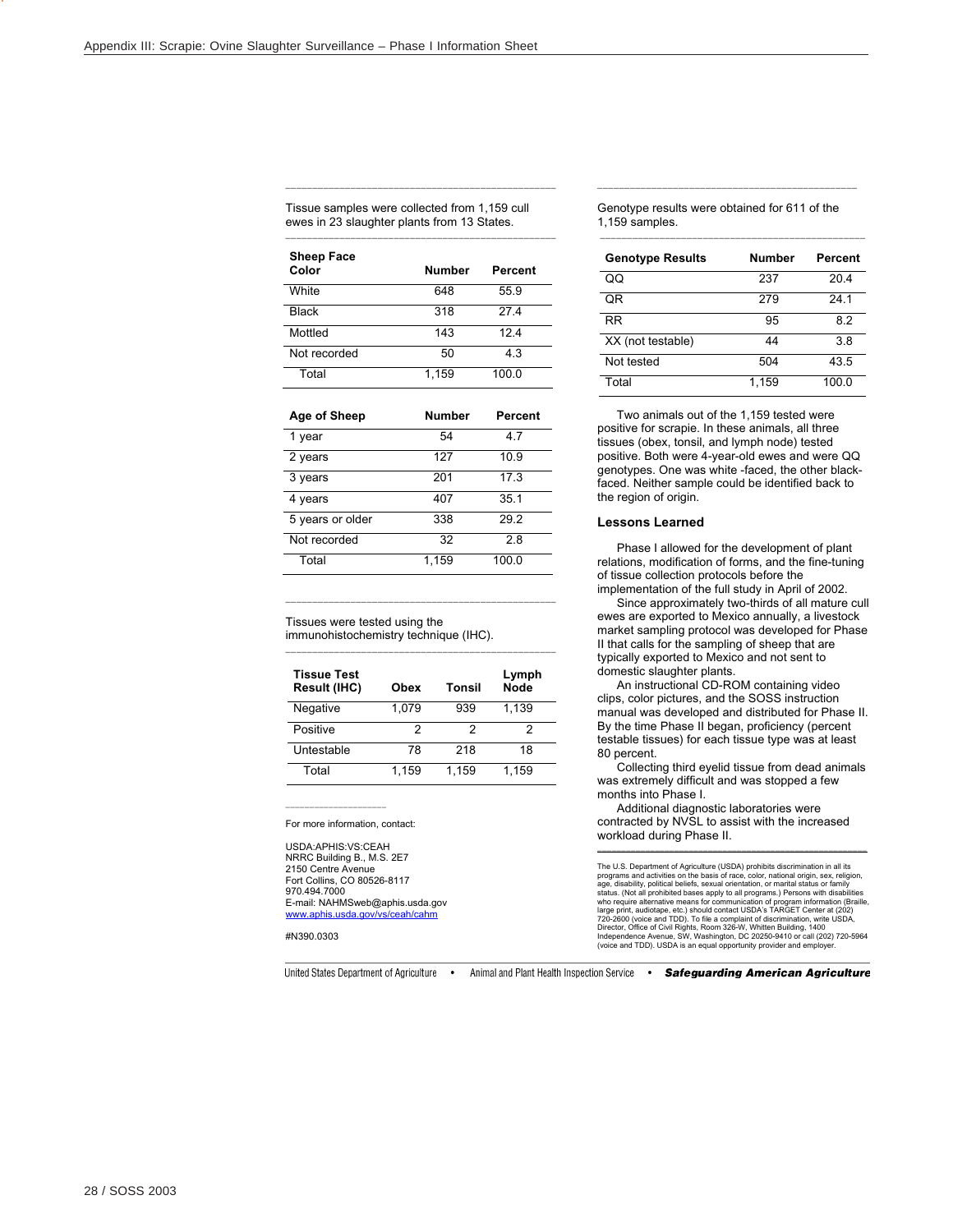# **Appendix IV: Laboratory Selection and Results**

a. Participating laboratories

### **Immunohistochemistry:**

University of California – Davis (CAHFS) Colorado State Universtiy Diagnostic Lab Cornell University Animal Health Diagnostic Laboratory Kansas State University Michigan State University National Veterinary Services Laboratory (NVSL) University of Nebraska Veterinary Diagnostic Center Ohio Department of Agriculture Animal Disease Diagnostic Laboratory Texas Veterinary Medical Diagnostic Laboratory Wyoming State Veterinary Laboratory

# **Genetics:**

USDA Agricultural Research Service – Pullman, Washington University of California – Davis GeneSeek Qiagen

b. Sample distribution and positive results:

|                                                                                  | <b>Samples</b>                                 |                                             |                                  |                                                |
|----------------------------------------------------------------------------------|------------------------------------------------|---------------------------------------------|----------------------------------|------------------------------------------------|
| Laboratory                                                                       | <b>Number</b><br><b>Heads</b><br><b>Tested</b> | <b>Percent</b><br>of Total<br><b>Tested</b> | <b>Number</b><br><b>Positive</b> | <b>Percent</b><br>of Total<br><b>Positives</b> |
| University of<br>California - Davis                                              | 2,377                                          | 19.0                                        | 6                                | 18.2                                           |
| <b>Colorado State University</b><br>Diagnostic Lab                               | 1,799                                          | 14.4                                        | 8                                | 24.3                                           |
| <b>Cornell University Animal</b><br><b>Health Diagnostic Laboratory</b>          | 241                                            | 1.9                                         | $\overline{2}$                   | 6.1                                            |
| <b>Kansas State University</b>                                                   | 284                                            | 2.3                                         | 1                                | 3.0                                            |
| Michigan State University                                                        | 968                                            | 7.7                                         | 3                                | 9.1                                            |
| <b>National Veterinary Services</b><br>Laboratory                                | 1,064                                          | 8.5                                         | 1                                | 3.0                                            |
| University of Nebraska<br>Veterinary Diagnostic Center                           | 370                                            | 3.0                                         | 1                                | 3.0                                            |
| Ohio Department of<br><b>Agriculture Animal Disease</b><br>Diagnostic Laboratory | 572                                            | 4.6                                         | 1                                | 3.0                                            |
| <b>Texas Veterinary Medical</b><br>Diagnostic Laboratory <sup>1</sup>            | 2,232                                          | 17.9                                        | 4                                | 12.1                                           |
| <b>Texas Veterinary Medical</b><br>Diagnostic Laboratory <sup>2</sup>            | 1,256                                          | 10.1                                        | 2                                | 6.1                                            |
| <b>Wyoming State</b><br>Veterinary Laboratory                                    | 1,328                                          | 10.6                                        | 4                                | 12.1                                           |
| Total                                                                            | 12,491                                         | 100.0                                       | 33                               | 100.0                                          |

<sup>1</sup> Amarillo location; <sup>2</sup> Texas-College Station location